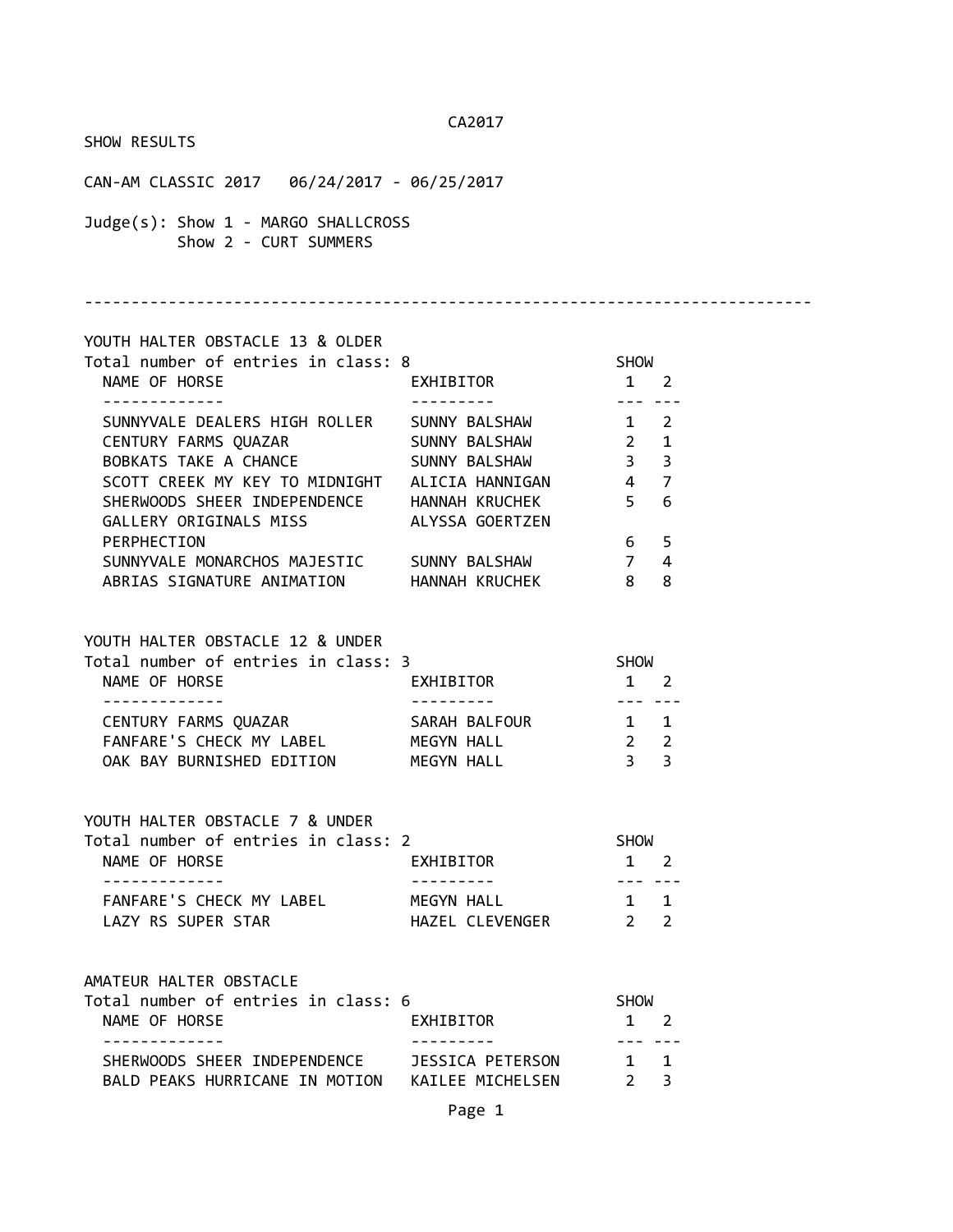|                                                                                                                      | CA2017               |                        |                         |
|----------------------------------------------------------------------------------------------------------------------|----------------------|------------------------|-------------------------|
| SCOTT CREEK MY KEY TO MIDNIGHT KAILEE MICHELSEN 3 2                                                                  |                      |                        |                         |
| LAZY RS SUPER STAR BAMBI ROYLANCE                                                                                    |                      | 4 <sub>5</sub>         |                         |
| SRF LEGACY                                                                                                           | KAILEE MICHELSEN 5 4 |                        |                         |
| SCOTT CREEK INDIS REAL DEAL SUSAN WILSON 6 6                                                                         |                      |                        |                         |
|                                                                                                                      |                      |                        |                         |
| OPEN HALTER OBSTACLE                                                                                                 |                      |                        |                         |
|                                                                                                                      |                      | <b>SHOW</b>            |                         |
| -------------                                                                                                        |                      | $1 \quad 2$<br>------- |                         |
| CENTURY FARMS QUAZAR SUNNY BALSHAW 1 1                                                                               |                      |                        |                         |
| SUNNYVALE DEALERS HIGH ROLLER SUNNY BALSHAW 2 2                                                                      |                      |                        |                         |
|                                                                                                                      |                      |                        |                         |
| BOBKATS TAKE A CHANCE SUNNY BALSHAW 3 3                                                                              |                      |                        |                         |
| SUNNYVALE MONARCHOS MAJESTIC SUNNY BALSHAW                                                                           |                      | $4 \quad 4$            |                         |
| YOUTH OBSTACLE DRIVING 13 & OLDER                                                                                    |                      |                        |                         |
| Total number of entries in class: 5                                                                                  |                      | <b>SHOW</b>            |                         |
| NAME OF HORSE                                                                                                        | EXHIBITOR 1 2        |                        |                         |
|                                                                                                                      |                      | -------                |                         |
| SCOTT CREEK MY KEY TO MIDNIGHT ALICIA HANNIGAN 1 4                                                                   |                      |                        |                         |
|                                                                                                                      |                      |                        |                         |
| CENTURY FARMS QUAZAR                       SUNNY BALSHAW<br>GALLERY ORIGINALS MISS                   ALYSSA GOERTZEN |                      | $2\qquad 2$            |                         |
|                                                                                                                      |                      |                        |                         |
| PERPHECTION                                                                                                          |                      | 3 <sup>7</sup>         | $\overline{\mathbf{3}}$ |
| ABRIAS SIGNATURE ANIMATION HANNAH KRUCHEK 4 1                                                                        |                      |                        |                         |
| SHERWOODS SHEER INDEPENDENCE HANNAH KRUCHEK 5                                                                        |                      |                        | 5                       |
| YOUTH OBSTACLE DRIVING 12 & UNDER<br>Total number of entries in class: 0                                             |                      |                        |                         |
| AMATEUR OBSTACLE DRIVING                                                                                             |                      |                        |                         |
| Total number of entries in class: 4                                                                                  |                      | <b>SHOW</b>            |                         |
| NAME OF HORSE                                                                                                        | EXHIBITOR            | $\mathbf{1}$           | 2                       |
| ------------                                                                                                         |                      |                        |                         |
| SRF LEGACY                                                                                                           | KAILEE MICHELSEN     | $1 \quad 1$            |                         |
|                                                                                                                      |                      |                        |                         |
| SHERWOODS SHEER INDEPENDENCE JESSICA PETERSON                                                                        |                      | $2\quad 2$             |                         |
| SCOTT CREEK MY KEY TO MIDNIGHT KAILEE MICHELSEN                                                                      |                      | 3 <sup>7</sup>         | $\overline{\mathbf{3}}$ |
| WOODED ACRES BLUE SUEDE                                                                                              | PETER PADGETT        | $\overline{4}$         | $\overline{a}$          |
| OPEN OBSTACLE DRIVING                                                                                                |                      |                        |                         |
| Total number of entries in class: 2                                                                                  |                      | <b>SHOW</b>            |                         |
| NAME OF HORSE                                                                                                        | EXHIBITOR            | $1 \quad 2$            |                         |
| . <u>_ _ _ _ _ _ _ _ _ _ _</u> _                                                                                     | .                    | --- ---                |                         |
| CENTURY FARMS QUAZAR                                                                                                 | SUNNY BALSHAW        | $1 \quad 1$            |                         |
| BUTTONWILLOWS LOTA STEPS DOROTHY WHITEMAN 2 2                                                                        |                      |                        |                         |
|                                                                                                                      |                      |                        |                         |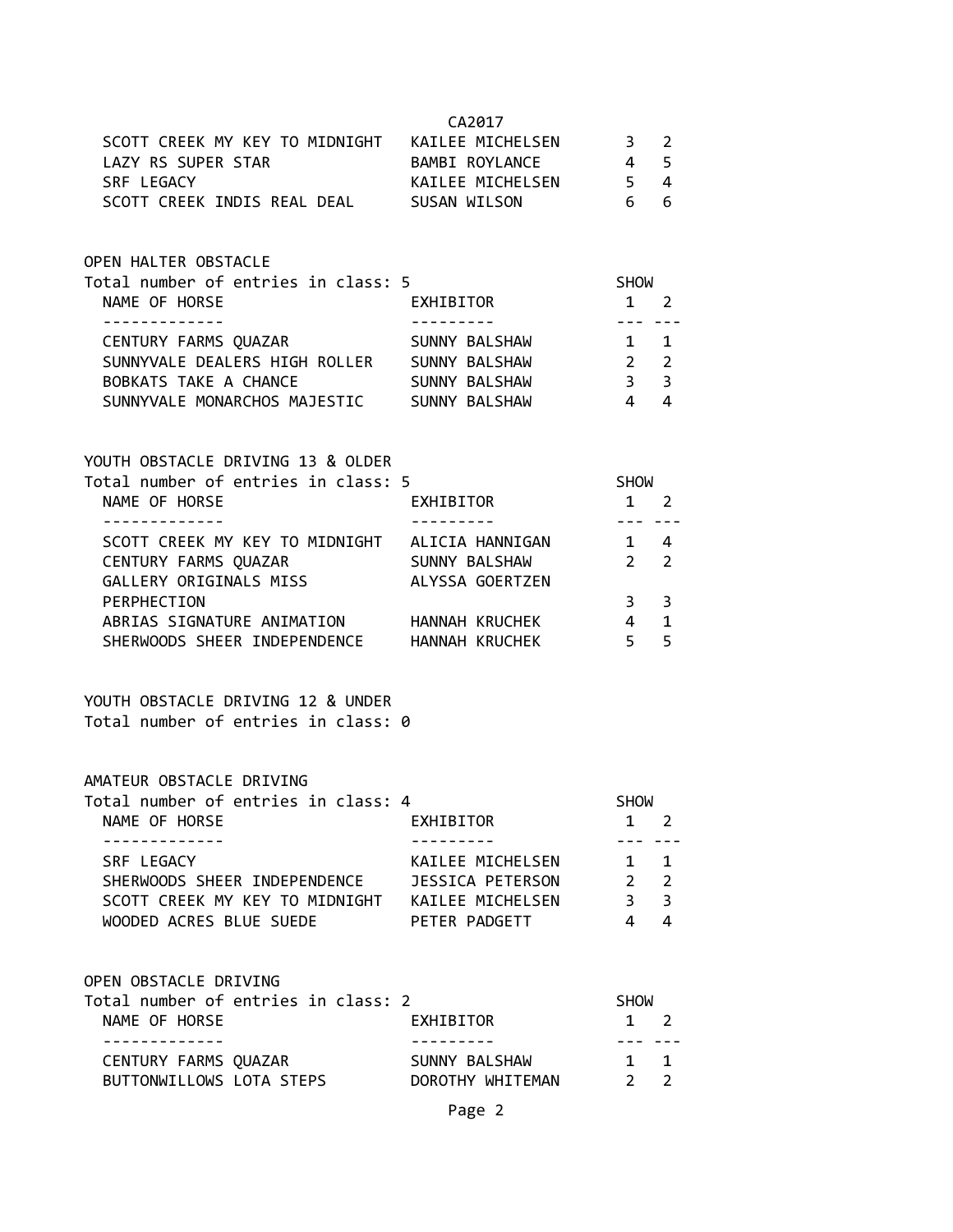| Total number of entries in class: 3                                             |                         | <b>SHOW</b>                                                                                                                                                                                                                                                                                                                                                                                                                                                                               |                |
|---------------------------------------------------------------------------------|-------------------------|-------------------------------------------------------------------------------------------------------------------------------------------------------------------------------------------------------------------------------------------------------------------------------------------------------------------------------------------------------------------------------------------------------------------------------------------------------------------------------------------|----------------|
| NAME OF HORSE<br>-------------                                                  | EXHIBITOR<br>---------- | $1 \quad 2$<br>$\frac{1}{2} \left( \frac{1}{2} \right) \left( \frac{1}{2} \right) \left( \frac{1}{2} \right) \left( \frac{1}{2} \right) \left( \frac{1}{2} \right) \left( \frac{1}{2} \right) \left( \frac{1}{2} \right) \left( \frac{1}{2} \right) \left( \frac{1}{2} \right) \left( \frac{1}{2} \right) \left( \frac{1}{2} \right) \left( \frac{1}{2} \right) \left( \frac{1}{2} \right) \left( \frac{1}{2} \right) \left( \frac{1}{2} \right) \left( \frac{1}{2} \right) \left( \frac$ |                |
| LOS ARBOLES ODYSSEYS RANGLER SUNNY BALSHAW                                      |                         | $1\quad1$                                                                                                                                                                                                                                                                                                                                                                                                                                                                                 |                |
| TJ BELLE OF THE BALL                                                            | TAYLOR JOSIASSEN        | $\begin{array}{ccc}\n2 & 2 \\ 3 & 3\n\end{array}$                                                                                                                                                                                                                                                                                                                                                                                                                                         |                |
| VFM FAIREST IMAGE                                                               | CHERIE SMITH            |                                                                                                                                                                                                                                                                                                                                                                                                                                                                                           |                |
| AMATEUR OWNED TRAINED EXHIBITED ROADSTER                                        |                         |                                                                                                                                                                                                                                                                                                                                                                                                                                                                                           |                |
| Total number of entries in class: 0                                             |                         |                                                                                                                                                                                                                                                                                                                                                                                                                                                                                           |                |
| AMATEUR ROADSTER                                                                |                         |                                                                                                                                                                                                                                                                                                                                                                                                                                                                                           |                |
| Total number of entries in class: 1<br>NAME OF HORSE                            | EXHIBITOR               | SHOW<br>1 2                                                                                                                                                                                                                                                                                                                                                                                                                                                                               |                |
| SCOTT CREEK MY KEY TO MIDNIGHT KAILEE MICHELSEN 1 1                             |                         | $- - -$                                                                                                                                                                                                                                                                                                                                                                                                                                                                                   |                |
|                                                                                 |                         |                                                                                                                                                                                                                                                                                                                                                                                                                                                                                           |                |
| YOUTH OWNED TRAINED & EXHIBITED ROADSTER<br>Total number of entries in class: 0 |                         |                                                                                                                                                                                                                                                                                                                                                                                                                                                                                           |                |
|                                                                                 |                         |                                                                                                                                                                                                                                                                                                                                                                                                                                                                                           |                |
| YOUTH ROADSTER                                                                  |                         |                                                                                                                                                                                                                                                                                                                                                                                                                                                                                           |                |
| Total number of entries in class: 4<br>NAME OF HORSE                            | EXHIBITOR               | SHOW<br>1 2                                                                                                                                                                                                                                                                                                                                                                                                                                                                               |                |
| - - - - - - - - - - - - -                                                       |                         | --- ---                                                                                                                                                                                                                                                                                                                                                                                                                                                                                   |                |
| GALLERY ORIGINALS MISS<br>PERPHECTION                                           | ALYSSA GOERTZEN         | 1                                                                                                                                                                                                                                                                                                                                                                                                                                                                                         | 2              |
| OAK BAY BURNISHED EDITION EMILY HALL                                            |                         | $\overline{\mathbf{2}}$                                                                                                                                                                                                                                                                                                                                                                                                                                                                   | $\mathbf 1$    |
| ABRIAS SIGNATURE ANIMATION HANNAH KRUCHEK                                       |                         | $\overline{\phantom{a}}$ 3                                                                                                                                                                                                                                                                                                                                                                                                                                                                | 3              |
| SCOTT CREEK RIVER WIND                                                          | MEGYN HALL              | $\overline{4}$                                                                                                                                                                                                                                                                                                                                                                                                                                                                            | 4              |
| AMATEUR OWNED TRAINED EXHIBITED SENIOR MARE LEVEL 1                             |                         |                                                                                                                                                                                                                                                                                                                                                                                                                                                                                           |                |
| Total number of entries in class: 2                                             |                         | <b>SHOW</b>                                                                                                                                                                                                                                                                                                                                                                                                                                                                               |                |
| NAME OF HORSE                                                                   | EXHIBITOR               | 1                                                                                                                                                                                                                                                                                                                                                                                                                                                                                         | 2              |
| INVESTMENT FARMS SIMPLY                                                         | JESSICA PETERSON        |                                                                                                                                                                                                                                                                                                                                                                                                                                                                                           |                |
| <b>TALENTED</b>                                                                 |                         | 1                                                                                                                                                                                                                                                                                                                                                                                                                                                                                         | 1              |
| CCR TOO HOTS NOTORIOUS                                                          | KIM SCHULT              | $\overline{2}$                                                                                                                                                                                                                                                                                                                                                                                                                                                                            | $\overline{2}$ |
|                                                                                 |                         |                                                                                                                                                                                                                                                                                                                                                                                                                                                                                           |                |

OPEN ROADSTER

AMATEUR OWNED TRAINED EXHIBITED SENIOR MARE LEVEL 2 Total number of entries in class: 0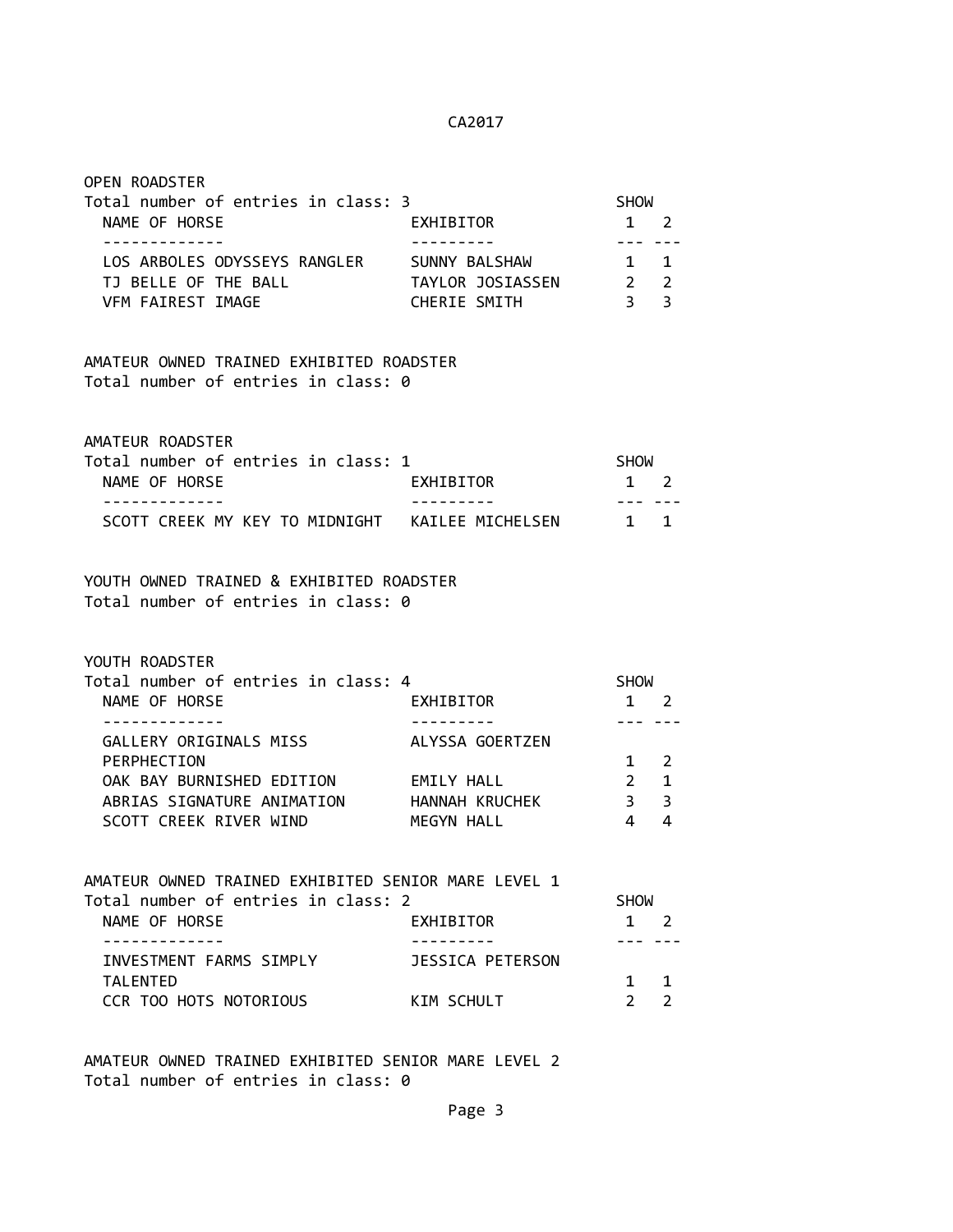| AMATEUR SENIOR MARES LEVEL 1<br>Total number of entries in class: 2<br>NAME OF HORSE<br>-------------<br>INVESTMENT FARMS SIMPLY<br>TALENTED<br>CCR TOO HOTS NOTORIOUS KIM SCHULT                                                                        | EXHIBITOR<br>JESSICA PETERSON                             | SHOW<br>$1 \quad 2$<br>$\frac{1}{2} \frac{1}{2} \frac{1}{2} \frac{1}{2} \frac{1}{2} \frac{1}{2} \frac{1}{2} \frac{1}{2} \frac{1}{2} \frac{1}{2} \frac{1}{2} \frac{1}{2} \frac{1}{2} \frac{1}{2} \frac{1}{2} \frac{1}{2} \frac{1}{2} \frac{1}{2} \frac{1}{2} \frac{1}{2} \frac{1}{2} \frac{1}{2} \frac{1}{2} \frac{1}{2} \frac{1}{2} \frac{1}{2} \frac{1}{2} \frac{1}{2} \frac{1}{2} \frac{1}{2} \frac{1}{2} \frac{$<br>$1 \qquad 1$<br>$2 \quad 2$ |
|----------------------------------------------------------------------------------------------------------------------------------------------------------------------------------------------------------------------------------------------------------|-----------------------------------------------------------|----------------------------------------------------------------------------------------------------------------------------------------------------------------------------------------------------------------------------------------------------------------------------------------------------------------------------------------------------------------------------------------------------------------------------------------------------|
| AMATEUR SENIOR MARES LEVEL 2<br>Total number of entries in class: 0                                                                                                                                                                                      |                                                           |                                                                                                                                                                                                                                                                                                                                                                                                                                                    |
| AMATEUR STOCK TYPE MARE<br>Total number of entries in class: 4<br>NAME OF HORSE<br>-------------<br>LAZY RS SUPER STAR<br>SCOTT CREEK EXCEPTIONAL<br><b>TEMPTRESS</b><br>BOBKATS TAKE A CHANCE LEONA ALCOCK<br>ITY BITYS DYNAMIC FANCY LADY JOAN STORLIE | EXHIBITOR<br>----------<br>BAMBI ROYLANCE<br>SUSAN WILSON | SHOW<br>$1 \quad 2$<br>$1 \quad 1$<br>$2 \quad 2$<br>$3 \quad 4$<br>$4 \overline{3}$                                                                                                                                                                                                                                                                                                                                                               |
| SENIOR MARES 28" & UNDER<br>Total number of entries in class: 0                                                                                                                                                                                          |                                                           |                                                                                                                                                                                                                                                                                                                                                                                                                                                    |
| SENIOR MARES OVER 28" TO 30"<br>Total number of entries in class: 0                                                                                                                                                                                      |                                                           |                                                                                                                                                                                                                                                                                                                                                                                                                                                    |
| SENIOR MARES OVER 30" TO 32"<br>Total number of entries in class: 3<br>NAME OF HORSE<br>EXHIBITOR EXHIBITOR                                                                                                                                              |                                                           | <b>SHOW</b><br>1 2                                                                                                                                                                                                                                                                                                                                                                                                                                 |
| - - - - - - - - - - - - -<br>TJ BELLE OF THE BALL<br>RANSOMS BAY B SHADOW<br><b>CCR TOO HOTS NOTORIOUS</b>                                                                                                                                               | TAYLOR JOSIASSEN<br>KATHY HOWARD<br>KIM SCHULT            | --- ---<br>$1\quad 2$<br>$2 \quad 1$<br>3 <sup>3</sup>                                                                                                                                                                                                                                                                                                                                                                                             |
| SENIOR MARES OVER 32" TO 34"<br>Total number of entries in class: 1<br>NAME OF HORSE                                                                                                                                                                     | EXHIBITOR                                                 | <b>SHOW</b><br>1 2                                                                                                                                                                                                                                                                                                                                                                                                                                 |
| INVESTMENT FARMS SIMPLY                                                                                                                                                                                                                                  | <b>JESSICA PETERSON</b>                                   |                                                                                                                                                                                                                                                                                                                                                                                                                                                    |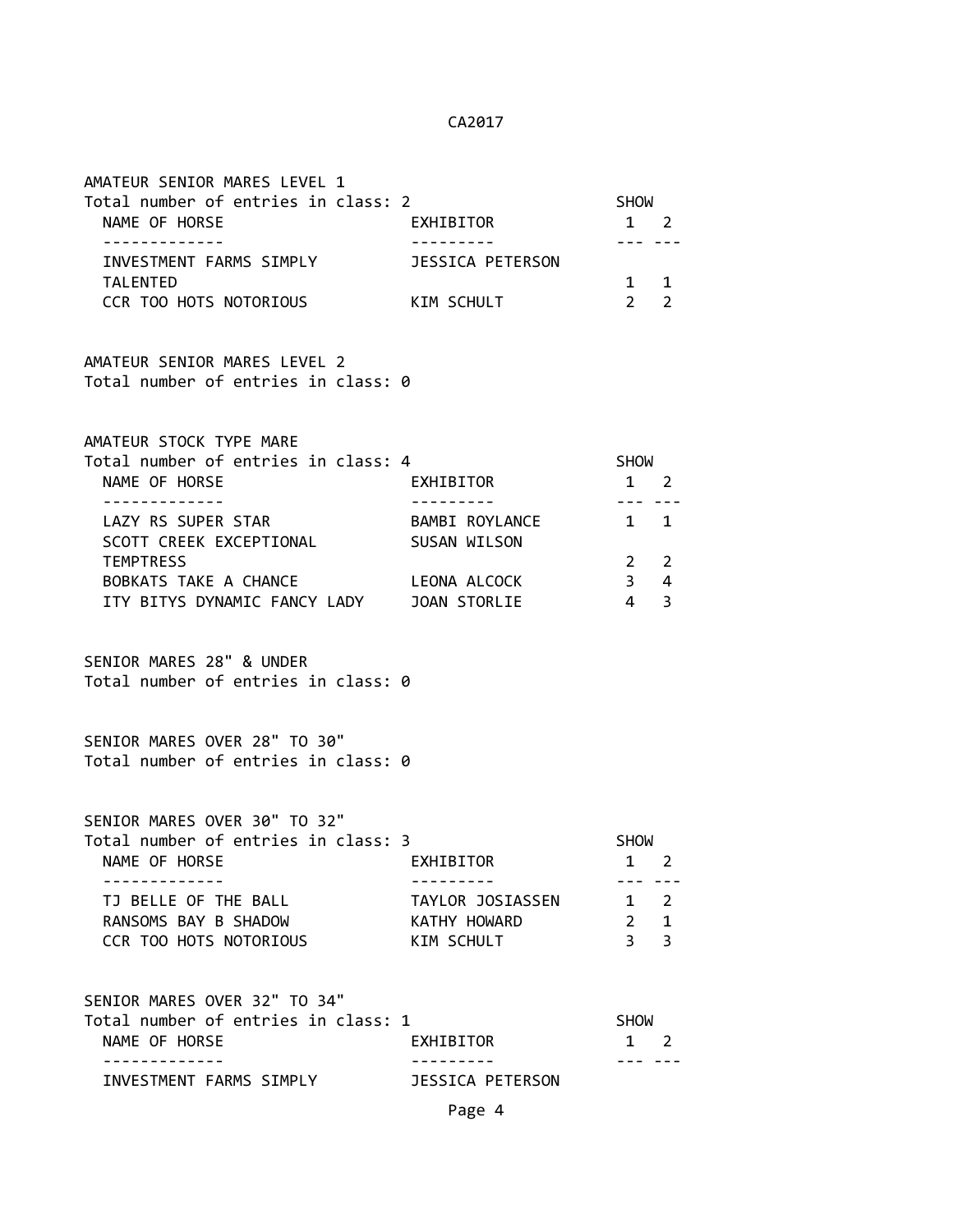TALENTED 1 1

GRAND CHAMPION & RESERVE SENIOR MARE

|                         | <b>SHOW</b> |
|-------------------------|-------------|
| NAME OF HORSE           | 1.          |
|                         |             |
| INVESTMENT FARMS SIMPLY |             |
| TAI FNTFD               | G           |
| TJ BELLE OF THE BALL    | R<br>R      |
| RANSOMS BAY B SHADOW    | G           |

| STOCK TYPE MARE                     |                  |               |               |
|-------------------------------------|------------------|---------------|---------------|
| Total number of entries in class: 6 |                  | <b>SHOW</b>   |               |
| NAME OF HORSE                       | EXHIBITOR        |               |               |
|                                     |                  |               |               |
| GALLERY ORIGINALS MISS              | CHERIE SMITH     |               |               |
| PERPHECTION                         |                  |               | $\mathcal{P}$ |
| TJ MAKE MINE SUGAR COATED           | TAYLOR JOSIASSEN | $\mathcal{P}$ | 1             |
| LAZY RS SUPER STAR                  | BAMBI ROYLANCE   | 3             | 3             |
| RANSOMS LIGHTENING STARBURST        | KATHY HOWARD     |               | 6             |
| SCOTT CREEK EXCEPTIONAL             | SUSAN WILSON     |               |               |
| <b>TEMPTRESS</b>                    |                  | 5             |               |
| ITY BITYS DYNAMIC FANCY LADY        | JOAN STORLIE     |               |               |

YOUTH 13 & OLDER EXHIBITING SENIOR MARE Total number of entries in class: 0

| YOUTH 8-12 EXHIBITING SENIOR MARE   |            |             |  |
|-------------------------------------|------------|-------------|--|
| Total number of entries in class: 1 |            | <b>SHOW</b> |  |
| NAME OF HORSE                       | EXHIBITOR  | $1 \quad 2$ |  |
|                                     |            |             |  |
| RANSOMS BAY B SHADOW                | FMTIY HAII | $1 \quad 1$ |  |

| YOUTH 7 & UNDER EXHIBITING SENIOR MARE |  |            |             |  |
|----------------------------------------|--|------------|-------------|--|
| Total number of entries in class: 1    |  |            | <b>SHOW</b> |  |
| NAME OF HORSE                          |  | EXHIBITOR  | $1 \quad 2$ |  |
|                                        |  |            |             |  |
| RANSOMS BAY B SHADOW                   |  | MEGYN HALL | $1 \quad 1$ |  |

YOUTH OWNED TRAINED EXHIBITED CLASSIC PLEASURE DRIVING Total number of entries in class: 0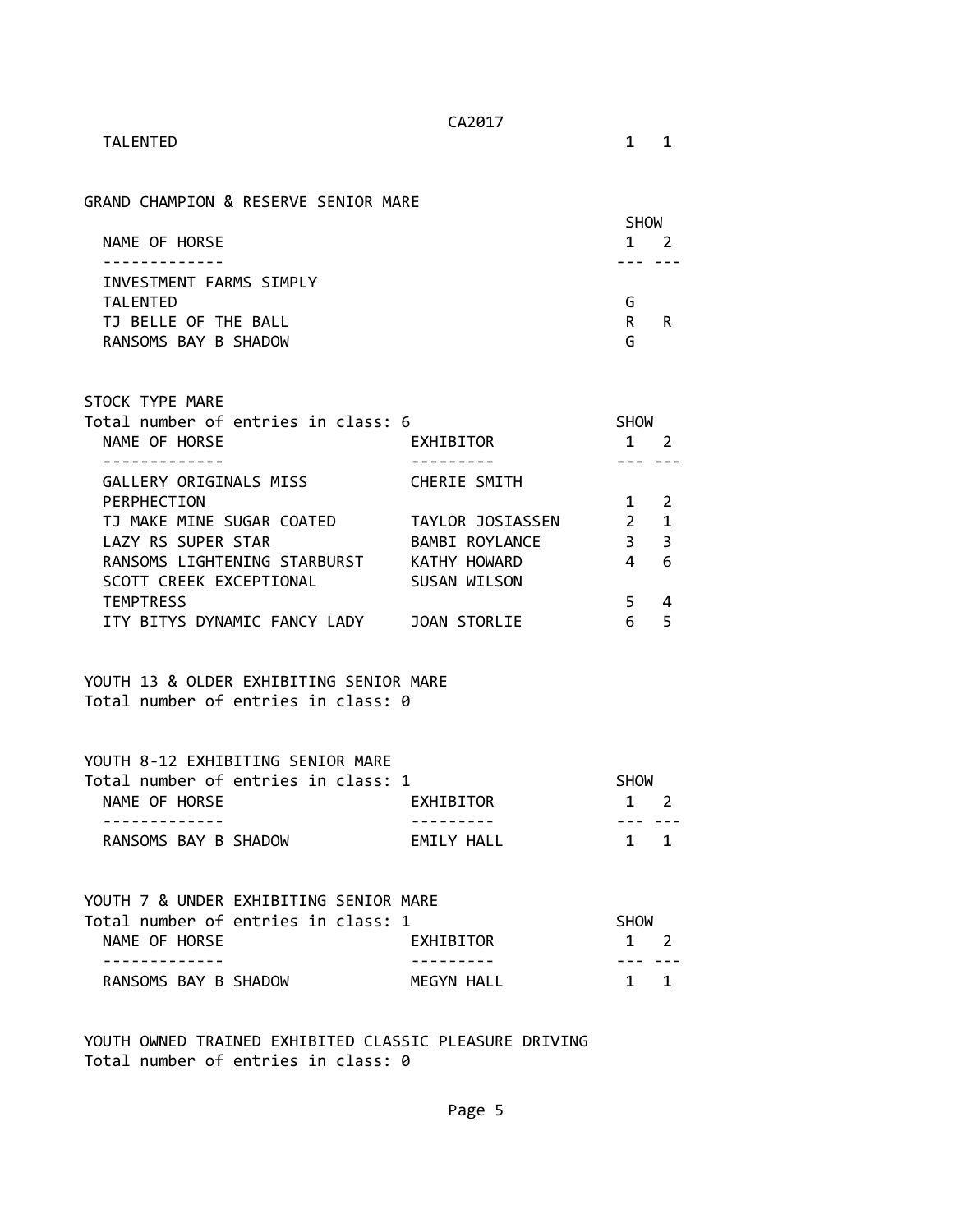| YOUTH CLASSIC PLEASURE DRIVING 13-18                                |                        |                                |                |
|---------------------------------------------------------------------|------------------------|--------------------------------|----------------|
| Total number of entries in class: 4                                 |                        | SHOW                           |                |
| NAME OF HORSE<br>-------------                                      | EXHIBITOR<br>--------- | $1 \quad 2$<br>$- - - -$       |                |
| ABRIAS SIGNATURE ANIMATION HANNAH KRUCHEK<br>GALLERY ORIGINALS MISS | ALYSSA GOERTZEN        | $1 \quad 1$                    |                |
| PERPHECTION                                                         |                        | $\overline{2}$                 | $\overline{2}$ |
| SCOTT CREEK MY KEY TO MIDNIGHT ALICIA HANNIGAN                      |                        | 3 <sup>7</sup>                 | 4              |
| SUNNYVALE DEALERS HIGH ROLLER SUNNY BALSHAW                         |                        | $\overline{4}$                 | 3              |
| YOUTH CLASSIC PLEASURE DRIVING 12 & UNDER                           |                        |                                |                |
| Total number of entries in class: 1                                 |                        | SHOW                           |                |
| NAME OF HORSE                                                       | EXHIBITOR              | $1 \quad 2$                    |                |
| SUNNYVALE DEALERS HIGH ROLLER SARAH BALFOUR                         |                        | $\sim$ 1 1                     |                |
| AOTE CLASSIC PLEASURE DRIVING LEVEL 1                               |                        |                                |                |
| Total number of entries in class: 1                                 |                        | SHOW                           |                |
| NAME OF HORSE                                                       | EXHIBITOR              | $1 \quad 2$                    |                |
| -------------<br>SRF LEGACY                                         | KAILEE MICHELSEN 1 1   | --- ---                        |                |
| AOTE CLASSIC PLEASURE DRIVING LEVEL 2                               |                        |                                |                |
| Total number of entries in class: 2                                 |                        | <b>SHOW</b>                    |                |
| NAME OF HORSE                                                       | EXHIBITOR              | $1 \quad 2$                    |                |
| RS EXPRESS DELIVERY                                                 | MARY WOOD              | $- - -$<br>$1 \quad 1$         |                |
| LAZY RS SUPER STAR                                                  | BAMBI ROYLANCE 2 2     |                                |                |
| AMATEUR CLASSIC PLEASURE DRIVING LEVEL 1                            |                        |                                |                |
| Total number of entries in class: 2                                 |                        | <b>SHOW</b>                    |                |
| NAME OF HORSE                                                       | <b>EXHIBITOR</b>       | 1                              | 2              |
| SRF LEGACY                                                          | KAILEE MICHELSEN       | $1 \quad$                      | $\mathbf{1}$   |
| WOODED ACRES BLUE SUEDE                                             | PETER PADGETT          | $2^{\circ}$                    | $\overline{2}$ |
| AMATEUR CLASSIC PLEASURE DRIVING LEVEL 2                            |                        |                                |                |
| Total number of entries in class: 4                                 |                        | <b>SHOW</b>                    |                |
| NAME OF HORSE                                                       | EXHIBITOR              | 1                              | 2              |
| ------------<br>DAY HILL UNOS CIGARS RELOAD                         | TAMMY OSGOOD           | $1 \quad$                      | $\mathbf 1$    |
| RS EXPRESS DELIVERY                                                 | MARY WOOD              | $2 \left( \frac{1}{2} \right)$ | $\overline{2}$ |
|                                                                     |                        |                                |                |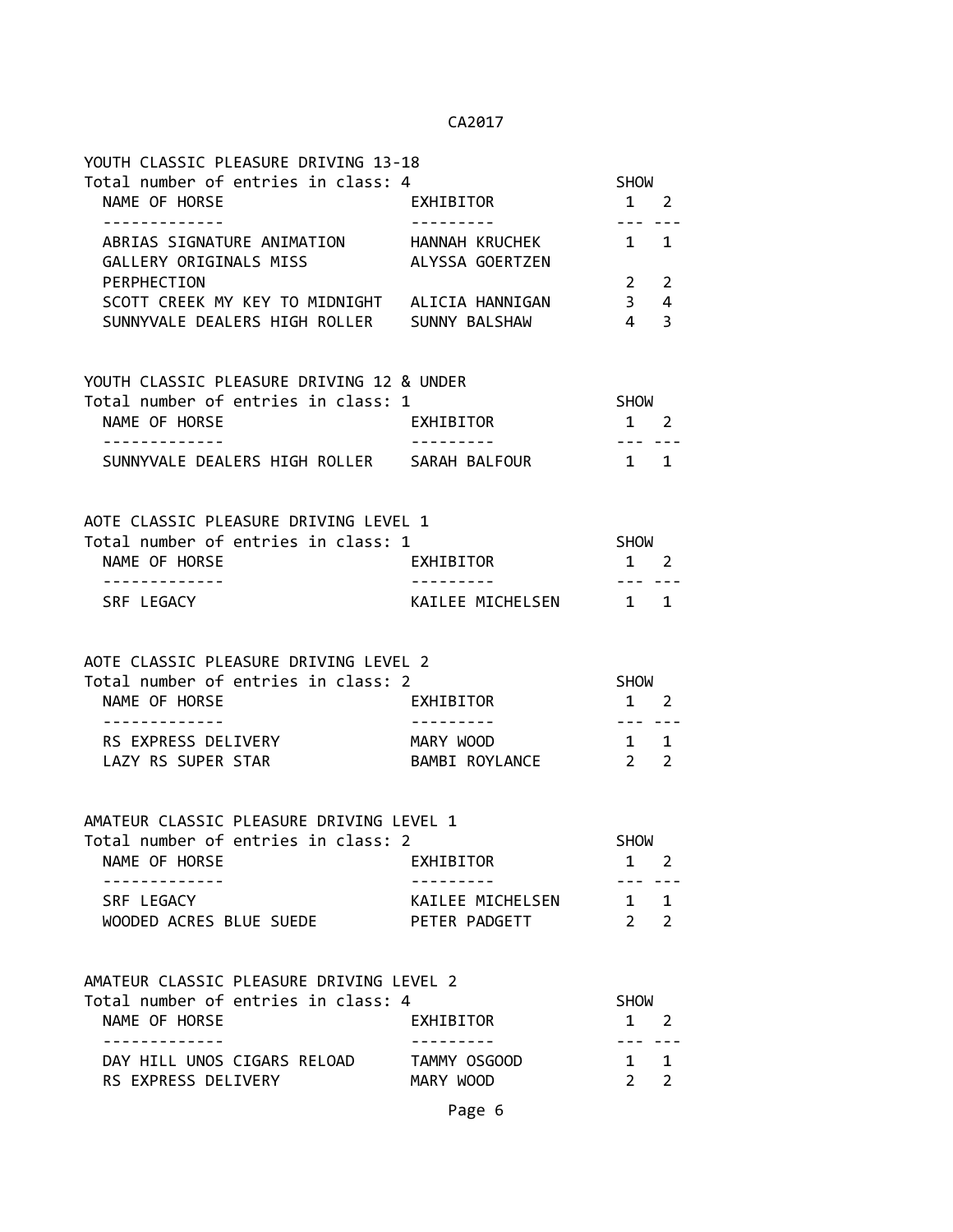|                                                                       | CA2017                  |                                                                                                                                                                                                                                                                                                                                                                                              |                |
|-----------------------------------------------------------------------|-------------------------|----------------------------------------------------------------------------------------------------------------------------------------------------------------------------------------------------------------------------------------------------------------------------------------------------------------------------------------------------------------------------------------------|----------------|
| ROGUE VALLEY ULTIMATE VICTORY LISA BROSTAD                            |                         | $\mathbf{3}$                                                                                                                                                                                                                                                                                                                                                                                 | 3              |
| LAZY RS SUPER STAR                                                    | BAMBI ROYLANCE          | $\overline{4}$                                                                                                                                                                                                                                                                                                                                                                               | 4              |
|                                                                       |                         |                                                                                                                                                                                                                                                                                                                                                                                              |                |
|                                                                       |                         |                                                                                                                                                                                                                                                                                                                                                                                              |                |
| YOUTH PLEASURE DRIVING 7 & UNDER                                      |                         |                                                                                                                                                                                                                                                                                                                                                                                              |                |
| Total number of entries in class: 3                                   |                         | <b>SHOW</b>                                                                                                                                                                                                                                                                                                                                                                                  |                |
| NAME OF HORSE                                                         | EXHIBITOR               | $1\quad 2$                                                                                                                                                                                                                                                                                                                                                                                   |                |
| -------------                                                         |                         | --- ---                                                                                                                                                                                                                                                                                                                                                                                      |                |
| MS WISHNWELLS JUSTIN ECLIPSE ASPEN RUEGGER                            |                         | $1 \quad 2$                                                                                                                                                                                                                                                                                                                                                                                  |                |
| SCOTT CREEK RIVER WIND MEGYN HALL                                     |                         | $2 \quad 1$                                                                                                                                                                                                                                                                                                                                                                                  |                |
|                                                                       |                         |                                                                                                                                                                                                                                                                                                                                                                                              |                |
|                                                                       |                         |                                                                                                                                                                                                                                                                                                                                                                                              |                |
| SPECIAL NEEDS DRIVING                                                 |                         |                                                                                                                                                                                                                                                                                                                                                                                              |                |
| Total number of entries in class: 0                                   |                         |                                                                                                                                                                                                                                                                                                                                                                                              |                |
|                                                                       |                         |                                                                                                                                                                                                                                                                                                                                                                                              |                |
|                                                                       |                         |                                                                                                                                                                                                                                                                                                                                                                                              |                |
| YOUTH VERSATILITY 13 & OLDER                                          |                         |                                                                                                                                                                                                                                                                                                                                                                                              |                |
| Total number of entries in class: 4                                   |                         | SHOW                                                                                                                                                                                                                                                                                                                                                                                         |                |
| NAME OF HORSE                                                         | EXHIBITOR               | $1 \quad 2$                                                                                                                                                                                                                                                                                                                                                                                  |                |
| --------------                                                        | .                       | $---$                                                                                                                                                                                                                                                                                                                                                                                        |                |
| LOS ARBOLES ODYSSEYS RANGLER SUNNY BALSHAW                            |                         | $1 \quad 1$                                                                                                                                                                                                                                                                                                                                                                                  |                |
| ABRIAS SIGNATURE ANIMATION HANNAH KRUCHEK                             |                         | $2^{\sim}$                                                                                                                                                                                                                                                                                                                                                                                   | $\overline{3}$ |
| GALLERY ORIGINALS MISS ALYSSA GOERTZEN                                |                         |                                                                                                                                                                                                                                                                                                                                                                                              |                |
|                                                                       |                         |                                                                                                                                                                                                                                                                                                                                                                                              |                |
| PERPHECTION                                                           |                         | $\mathbf{3}$                                                                                                                                                                                                                                                                                                                                                                                 | 2              |
| SCOTT CREEK MY KEY TO MIDNIGHT ALICIA HANNIGAN                        |                         | $\overline{4}$                                                                                                                                                                                                                                                                                                                                                                               | 4              |
|                                                                       |                         |                                                                                                                                                                                                                                                                                                                                                                                              |                |
|                                                                       |                         |                                                                                                                                                                                                                                                                                                                                                                                              |                |
| SOLID-COLOR MARES                                                     |                         |                                                                                                                                                                                                                                                                                                                                                                                              |                |
| Total number of entries in class: 6                                   |                         | <b>SHOW</b>                                                                                                                                                                                                                                                                                                                                                                                  |                |
| NAME OF HORSE                                                         | EXHIBITOR               | $1 \quad 2$                                                                                                                                                                                                                                                                                                                                                                                  |                |
|                                                                       |                         | $\frac{1}{2} \frac{1}{2} \frac{1}{2} \frac{1}{2} \frac{1}{2} \frac{1}{2} \frac{1}{2} \frac{1}{2} \frac{1}{2} \frac{1}{2} \frac{1}{2} \frac{1}{2} \frac{1}{2} \frac{1}{2} \frac{1}{2} \frac{1}{2} \frac{1}{2} \frac{1}{2} \frac{1}{2} \frac{1}{2} \frac{1}{2} \frac{1}{2} \frac{1}{2} \frac{1}{2} \frac{1}{2} \frac{1}{2} \frac{1}{2} \frac{1}{2} \frac{1}{2} \frac{1}{2} \frac{1}{2} \frac{$ |                |
| VFM REDDY FOR REVENGE CHERIE SMITH                                    |                         | $1 \quad 4$                                                                                                                                                                                                                                                                                                                                                                                  |                |
| RANSOMS BAY B SHADOW KATHY HOWARD                                     |                         | $\overline{2}$                                                                                                                                                                                                                                                                                                                                                                               | 1              |
| THISTLE FIELDS AMERICAN SPIRIT JANINE MCDONALD                        |                         | $\overline{\mathbf{3}}$                                                                                                                                                                                                                                                                                                                                                                      | 6              |
| TJ MAKE MINE SUGAR COATED                                             | TAYLOR JOSIASSEN        | $\overline{4}$                                                                                                                                                                                                                                                                                                                                                                               | 3              |
| SCOTT CREEK DERVISH DIAMONDS                                          | JOANNE ROSS             | 5 <sup>7</sup>                                                                                                                                                                                                                                                                                                                                                                               | $\overline{2}$ |
| SCOTT CREEK MONARCH DEE DEE ERIN JACKSON                              |                         | 6                                                                                                                                                                                                                                                                                                                                                                                            | 5              |
|                                                                       |                         |                                                                                                                                                                                                                                                                                                                                                                                              |                |
|                                                                       |                         |                                                                                                                                                                                                                                                                                                                                                                                              |                |
| MULTI-COLOR MARES                                                     |                         |                                                                                                                                                                                                                                                                                                                                                                                              |                |
| Total number of entries in class: 5                                   |                         | <b>SHOW</b>                                                                                                                                                                                                                                                                                                                                                                                  |                |
| NAME OF HORSE                                                         | EXHIBITOR<br>---------- | $1 \quad 2$                                                                                                                                                                                                                                                                                                                                                                                  |                |
| -------------                                                         |                         |                                                                                                                                                                                                                                                                                                                                                                                              |                |
| SUREFIRE BECAUSE IM FIFI TAYLOR JOSIASSEN                             |                         | $\mathbf{1}$                                                                                                                                                                                                                                                                                                                                                                                 | $\mathbf{1}$   |
| GALLERY ORIGINALS MISS                                                | CHERIE SMITH            |                                                                                                                                                                                                                                                                                                                                                                                              |                |
| PERPHECTION                                                           |                         | $\overline{2}$<br>3                                                                                                                                                                                                                                                                                                                                                                          | 2<br>4         |
| RANSOMS LIGHTENING STARBURST KATHY HOWARD<br>SCOTT CREEK MONARCH IN A | SUSAN WILSON            |                                                                                                                                                                                                                                                                                                                                                                                              |                |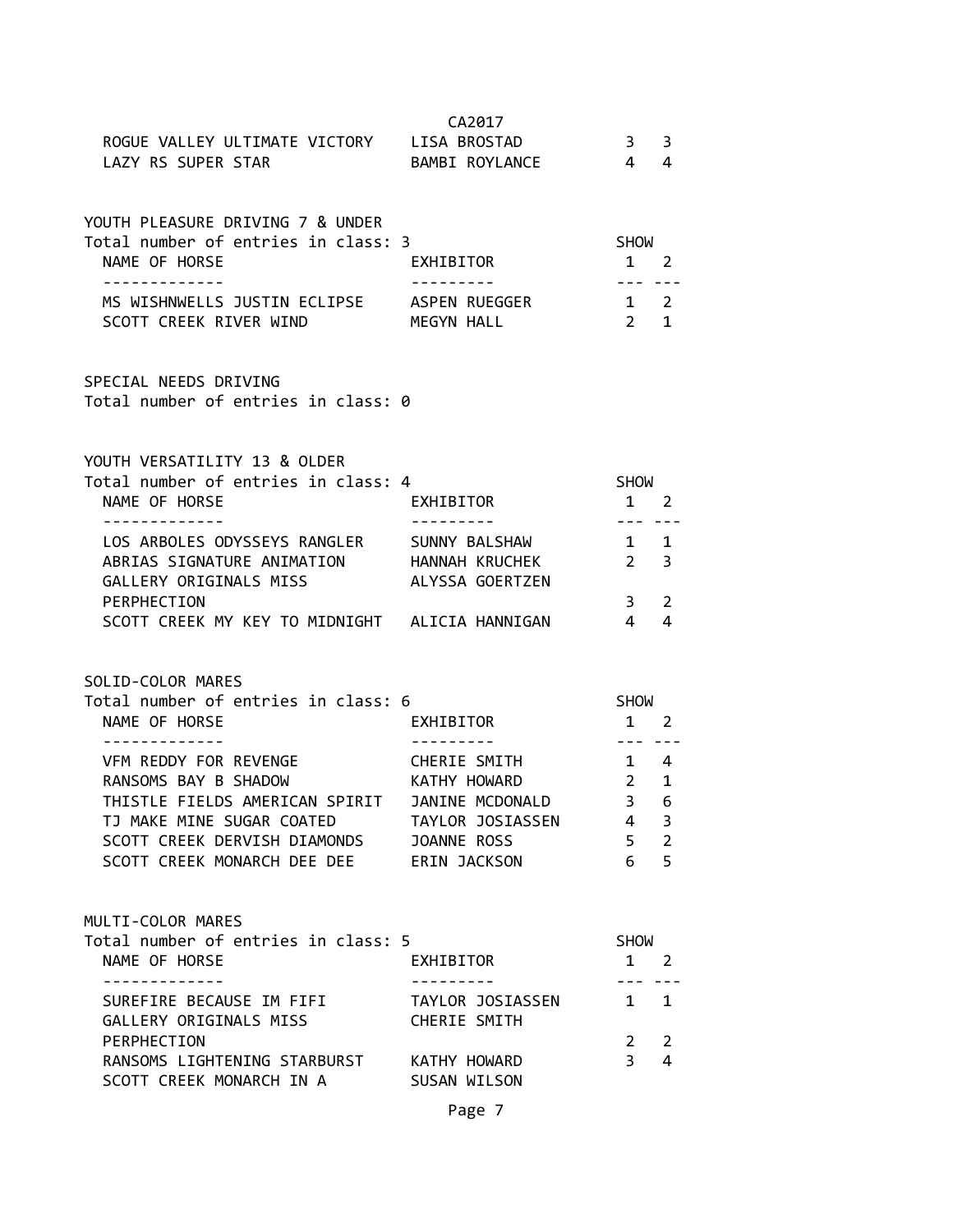|                                                                                              | CA2017          |                                  |                     |
|----------------------------------------------------------------------------------------------|-----------------|----------------------------------|---------------------|
| <b>MOMENT</b><br>SCOTT CREEK EXCEPTIONAL                                                     | SUSAN WILSON    | 4                                | 5                   |
| <b>TEMPTRESS</b>                                                                             |                 | 5                                | 3                   |
|                                                                                              |                 |                                  |                     |
| AOTE JUNIOR MARE LEVEL 1                                                                     |                 |                                  |                     |
| Total number of entries in class: 2<br>NAME OF HORSE                                         | EXHIBITOR       | <b>SHOW</b><br>1 2               |                     |
| -----------                                                                                  |                 |                                  |                     |
| THISTLE FIELDS AMERICAN SPIRIT JANINE MCDONALD<br>ITY BITY FANCYS FIESTY LADY 2 JOAN STORLIE |                 | 1 1                              |                     |
| U                                                                                            |                 | 2                                | 2                   |
| AOTE JUNIOR MARE LEVEL 2                                                                     |                 |                                  |                     |
| Total number of entries in class: 0                                                          |                 |                                  |                     |
| AMATEUR JUNIOR MARES LEVEL 1                                                                 |                 |                                  |                     |
| Total number of entries in class: 5                                                          |                 | <b>SHOW</b>                      |                     |
| NAME OF HORSE                                                                                | EXHIBITOR       | $1 \quad 2$                      |                     |
| .                                                                                            |                 | --- ---                          |                     |
| OAK BAY SALSAS SERENADE                                                                      | BROOKE PARSLEY  | 1 1                              |                     |
| FLYIN GS ASSURED BRILLIANCE<br>THISTLE FIELDS AMERICAN SPIRIT JANINE MCDONALD                | TRACY GUTSCHER  | $\overline{2}$<br>3 <sup>7</sup> | $\overline{2}$<br>3 |
| ITY BITY FANCYS FIESTY LADY 2 JOAN STORLIE                                                   |                 |                                  |                     |
| U                                                                                            |                 | 4                                | 4                   |
|                                                                                              |                 |                                  |                     |
| AMATEUR JUNIOR MARES LEVEL 2<br>Total number of entries in class: 3                          |                 | <b>SHOW</b>                      |                     |
| NAME OF HORSE                                                                                | EXHIBITOR       | 1 2                              |                     |
| . <u>.</u>                                                                                   |                 |                                  |                     |
| OAK BAY ROBBIN THE BANK WITH                                                                 | SHERYL PETERSON |                                  |                     |
| JOSIE                                                                                        |                 | 1                                | 1                   |
| SCOTT CREEK DERVISH DIAMONDS JOANNE ROSS                                                     |                 | $2^{\circ}$                      | $\overline{2}$      |
| FLYIN GS ASSURED MALIBU BARBIE  CAYLA SCHAEFFER                                              |                 | $\overline{3}$                   | 3                   |
| GRAND CHAMPION & RESERVE AMATEUR MARE                                                        |                 |                                  |                     |
|                                                                                              |                 | <b>SHOW</b>                      |                     |
| NAME OF HORSE                                                                                |                 | $\mathbf{1}$<br>- - - -          | 2                   |
| OAK BAY SALSAS SERENADE                                                                      |                 | G G                              |                     |
| INVESTMENT FARMS SIMPLY<br><b>TALENTED</b>                                                   |                 | R                                |                     |
| OAK BAY ROBBIN THE BANK WITH                                                                 |                 |                                  |                     |
| <b>JOSIE</b>                                                                                 |                 | R.                               |                     |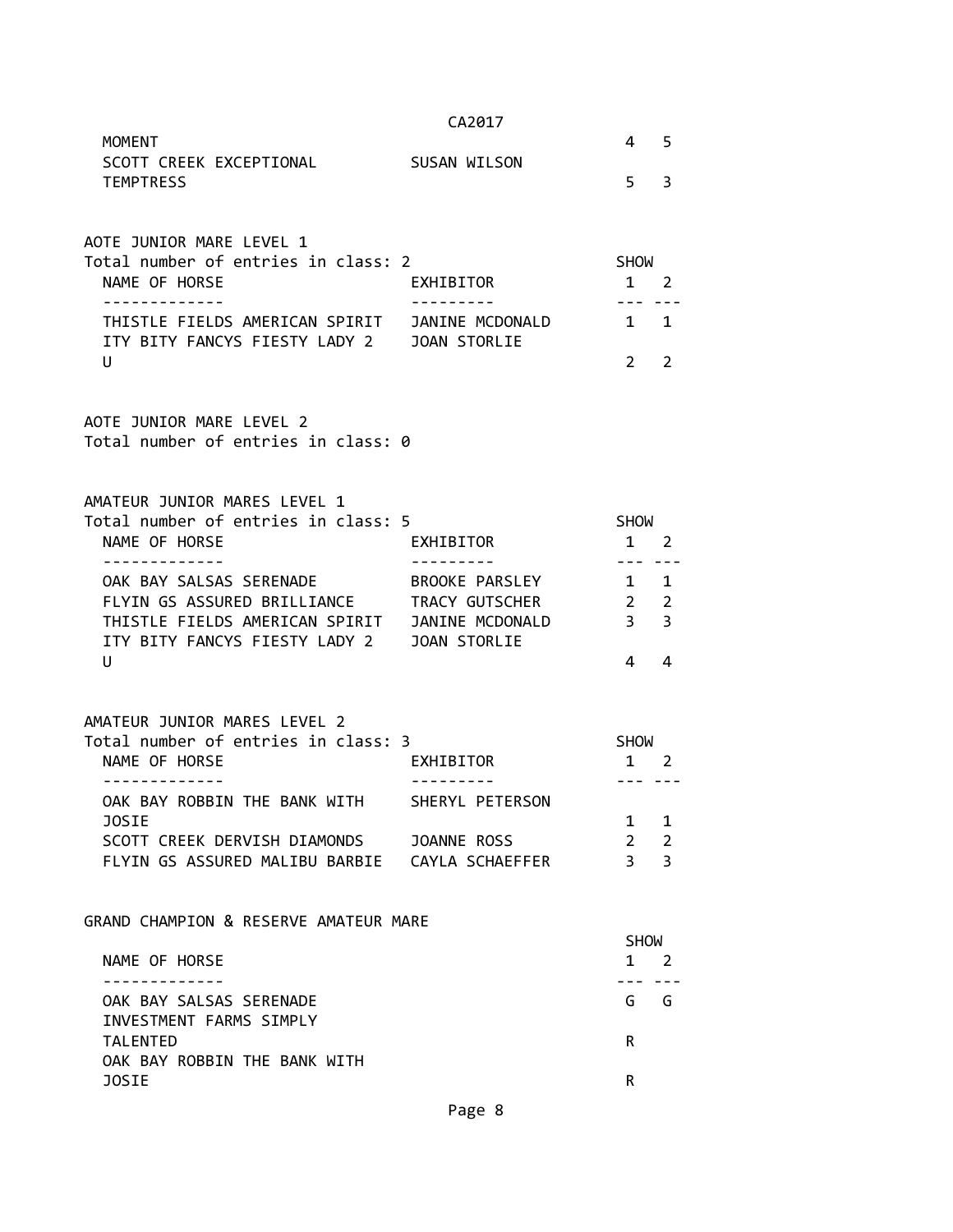COUNTRY PLEASURE DRIVING STALLIONS Total number of entries in class: 0

| OPEN COUNTRY PLEASURE DRIVING OVER 32" - 34" |                  |             |                |  |
|----------------------------------------------|------------------|-------------|----------------|--|
| Total number of entries in class: 3          |                  | <b>SHOW</b> |                |  |
| NAME OF HORSE                                | EXHIBITOR        |             | $1 \quad 2$    |  |
|                                              |                  |             |                |  |
| TJ ICE ON FIRE                               | TAYLOR JOSIASSEN |             | $1 \quad 1$    |  |
| SUNNYVALE MONARCHOS MAJESTIC                 | SUNNY BALSHAW    |             | 2 <sub>3</sub> |  |
| VFM FAIREST IMAGE                            | CHERIE SMITH     |             |                |  |

LADIES COUNTRY PLEASURE DRIVING

| Total number of entries in class: 4 |                  | <b>SHOW</b> |                |  |
|-------------------------------------|------------------|-------------|----------------|--|
| NAME OF HORSE                       | EXHIBITOR        |             |                |  |
|                                     |                  |             |                |  |
| INVESTMENT FARMS SIMPLY             | JESSICA PETERSON |             |                |  |
| <b>TALENTED</b>                     |                  |             | $\overline{1}$ |  |
| TJ ICE ON FIRE                      | TAYLOR JOSIASSEN |             | $\overline{2}$ |  |
| VFM FAIREST IMAGE                   | CHERIE SMITH     |             | - 3            |  |
| BUTTONWILLOWS LOTA STEPS            | DOROTHY WHITEMAN |             |                |  |
|                                     |                  |             |                |  |

### GENTLEMENS COUNTRY PLEASURE DRIVING Total number of entries in class: 0

VERSATILITY

| Total number of entries in class: 2 |                  | <b>SHOW</b> |             |  |
|-------------------------------------|------------------|-------------|-------------|--|
| NAME OF HORSE                       | EXHIBITOR        |             | $1 \quad 2$ |  |
|                                     |                  |             |             |  |
| BUTTONWILLOWS LOTA STEPS            | DOROTHY WHITEMAN |             | $1 \quad 2$ |  |
| GALLERY ORIGINALS MISS              | CHERIE SMITH     |             |             |  |
| PERPHECTION                         |                  |             |             |  |

NWMHC YEARLING MARE HALTER FUTURITY Total number of entries in class: 0

TWO YEAR OLD MARES 29" & UNDER Total number of entries in class: 0

TWO YEAR OLD MARES OVER 29" TO 31"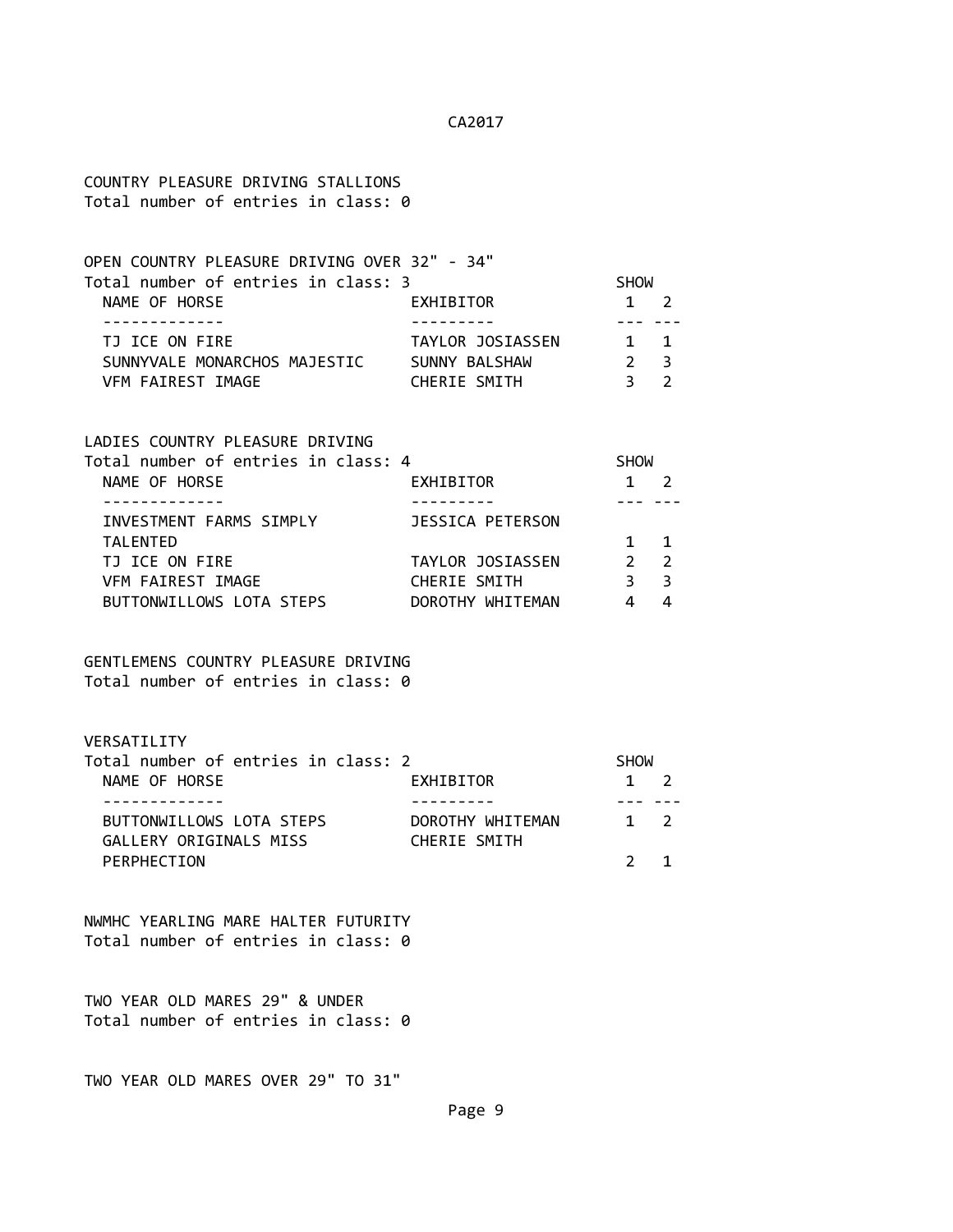Total number of entries in class: 0

TWO YEAR OLD MARES OVER 31" TO 33" Total number of entries in class: 4 SHOW NAME OF HORSE THE RESERVE EXHIBITOR THE 2 2 ------------- --------- --- --- OAK BAY SALSAS SERENADE BROOKE PARSLEY 1 1 OAK BAY ROBBIN THE BANK WITH JESSIE SKERJANIC JOSIE 2 2 VFM REDDY FOR REVENGE CHERIE SMITH 3 3 3 FLYIN GS ASSURED MALIBU BARBIE CAYLA SCHAEFFER 4 4 YEARLING MARES 28" & UNDER Total number of entries in class: 0 YEARLING MARES OVER 28" TO 30" Total number of entries in class: 4 SHOW NAME OF HORSE **EXHIBITOR** 1 2 ------------- --------- --- --- SUREFIRE BECAUSE IM FIFI TAYLOR JOSIASSEN 1 1 THISTLE FIELDS AMERICAN SPIRIT JANINE MCDONALD 2 2 SCOTT CREEK MONARCH IN A SUSAN WILSON MOMENT 3 4 SCOTT CREEK MONARCH DEE DEE ERIN JACKSON 4 3 YEARLING MARES OVER 30" TO 32" Total number of entries in class: 2 SHOW NAME OF HORSE **EXHIBITOR** 1 2 ------------- --------- --- --- SCOTT CREEK DERVISH DIAMONDS JOANNE ROSS 1 1 1 FLYIN GS ASSURED BRILLIANCE CAYLA SCHAEFFER 2 2 WEANLING MARES Total number of entries in class: 0 GRAND CHAMPION & RESERVE JUNIOR MARE **SHOW SHOW** NAME OF HORSE 1 2 ------------- --- --- OAK BAY SALSAS SERENADE G R SUREFIRE BECAUSE IM FIFI **Reduction In the SUREFIRE BECAUSE** OAK BAY ROBBIN THE BANK WITH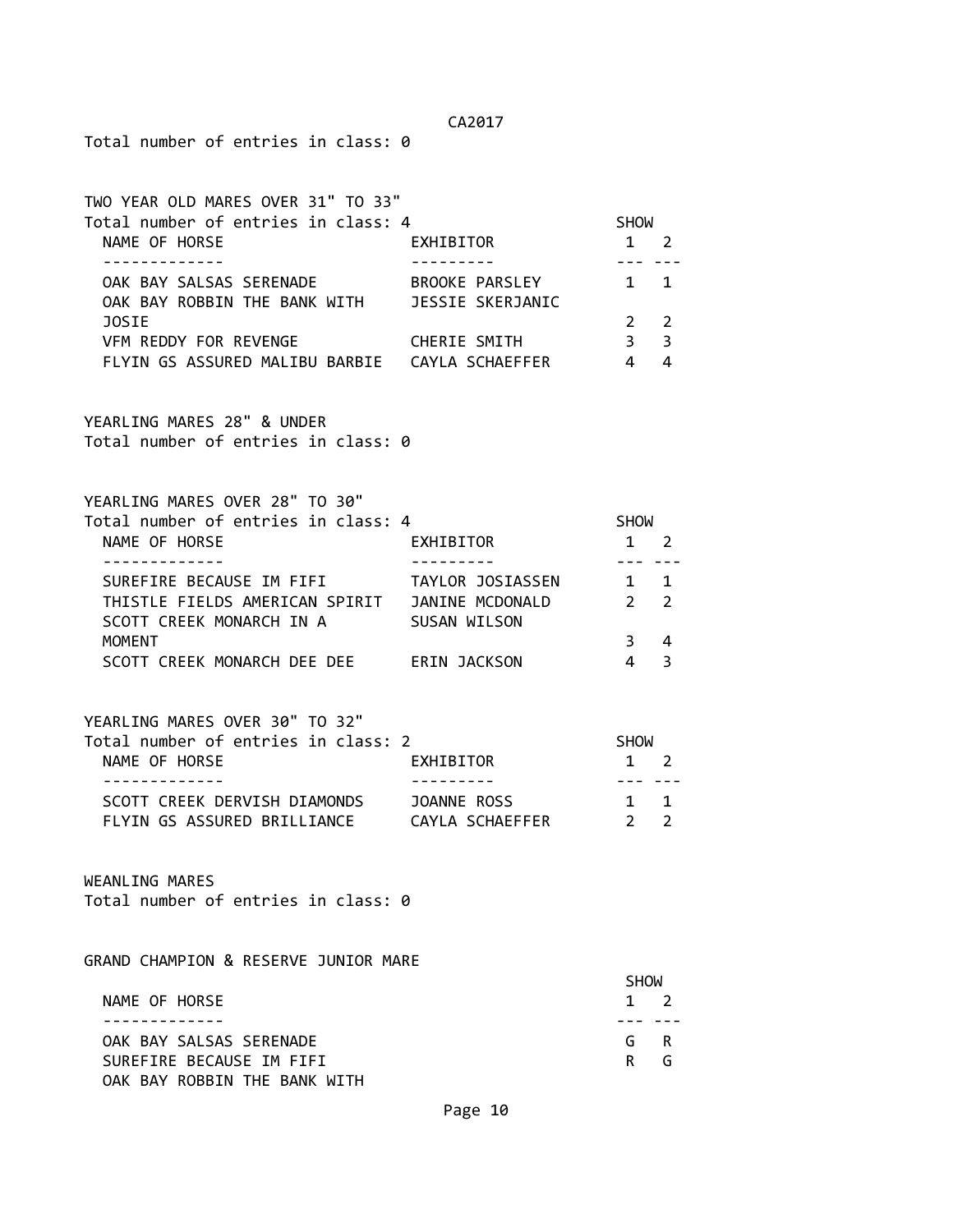JOSIE SCOTT CREEK DERVISH DIAMONDS

| CLASSIC PLEASURE DRIVING STALLIONS                           |                         |                            |                |
|--------------------------------------------------------------|-------------------------|----------------------------|----------------|
| Total number of entries in class: 2                          |                         | <b>SHOW</b>                |                |
| NAME OF HORSE                                                | EXHIBITOR               | $1 \quad 2$                |                |
| -------------<br>WOODED ACRES BLUE SUEDE HEATHER PADGETT 1 1 |                         | -------                    |                |
| SCOTT CREEK INDI CHROME WHEELS KATHY HOWARD                  |                         | $\overline{2}$             | 2              |
|                                                              |                         |                            |                |
| OPEN CLASSIC PLEASURE DRIVING OVER 32" TO 34"                |                         |                            |                |
| Total number of entries in class: 5                          |                         | SHOW                       |                |
| NAME OF HORSE<br>-------------                               | EXHIBITOR<br>---------- | $1 \quad 2$<br>--- ---     |                |
| DAY HILL UNOS CIGARS RELOAD TAMMY OSGOOD                     |                         | $1 \quad 1$                |                |
| RS EXPRESS DELIVERY MARY WOOD                                |                         | $2 \quad 3$                |                |
| BONSAI RUN AND DON'T LOOK BACK CHERIE SMITH                  |                         | 3 <sup>7</sup>             | $\overline{2}$ |
| WOODED ACRES BLUE SUEDE                                      | HEATHER PADGETT         | $\overline{4}$             | $\overline{4}$ |
| LAZY RS SUPER STAR                                           | BAMBI ROYLANCE 5        |                            | 5              |
| LADIES CLASSIC PLEASURE DRIVING                              |                         |                            |                |
| Total number of entries in class: 6                          |                         | <b>SHOW</b>                |                |
| NAME OF HORSE                                                | EXHIBITOR               | $1\quad 2$                 |                |
| -------------                                                | ----------              | --- ---                    |                |
| DAY HILL UNOS CIGARS RELOAD TAMMY OSGOOD                     |                         | $1 \quad 1$                |                |
| GALLERY ORIGINALS MISS CHERIE SMITH                          |                         |                            |                |
| PERPHECTION                                                  |                         | $\overline{2}$             | 2              |
| RS EXPRESS DELIVERY MARY WOOD                                |                         | $\overline{\phantom{a}}$ 3 | 3              |
| TJ MAKE MINE SUGAR COATED TAYLOR JOSIASSEN 4 4               |                         |                            |                |
| ROGUE VALLEY ULTIMATE VICTORY KATHY HOWARD                   |                         | 5 <sub>5</sub>             | 5              |
| SCOTT CREEK INDI CHROME WHEELS JOANNE ROSS                   |                         | 6                          | 6              |
| GENTLEMENS CLASSIC PLEASURE DRIVING                          |                         |                            |                |
| Total number of entries in class: 1                          |                         | <b>SHOW</b>                |                |
| NAME OF HORSE                                                | EXHIBITOR               | $1 \quad 2$                |                |
| WOODED ACRES BLUE SUEDE                                      | PETER PADGETT           |                            | $1 \quad 1$    |
|                                                              |                         |                            |                |
| YOUTH VERSATILITY 12 & UNDER                                 |                         |                            |                |
| Total number of entries in class: 3                          |                         | <b>SHOW</b>                |                |
| NAME OF HORSE<br>-----------                                 | EXHIBITOR               | $1 \quad 2$                |                |
| SCOTT CREEK RIVER WIND                                       | MEGYN HALL              |                            | $1 \quad 1$    |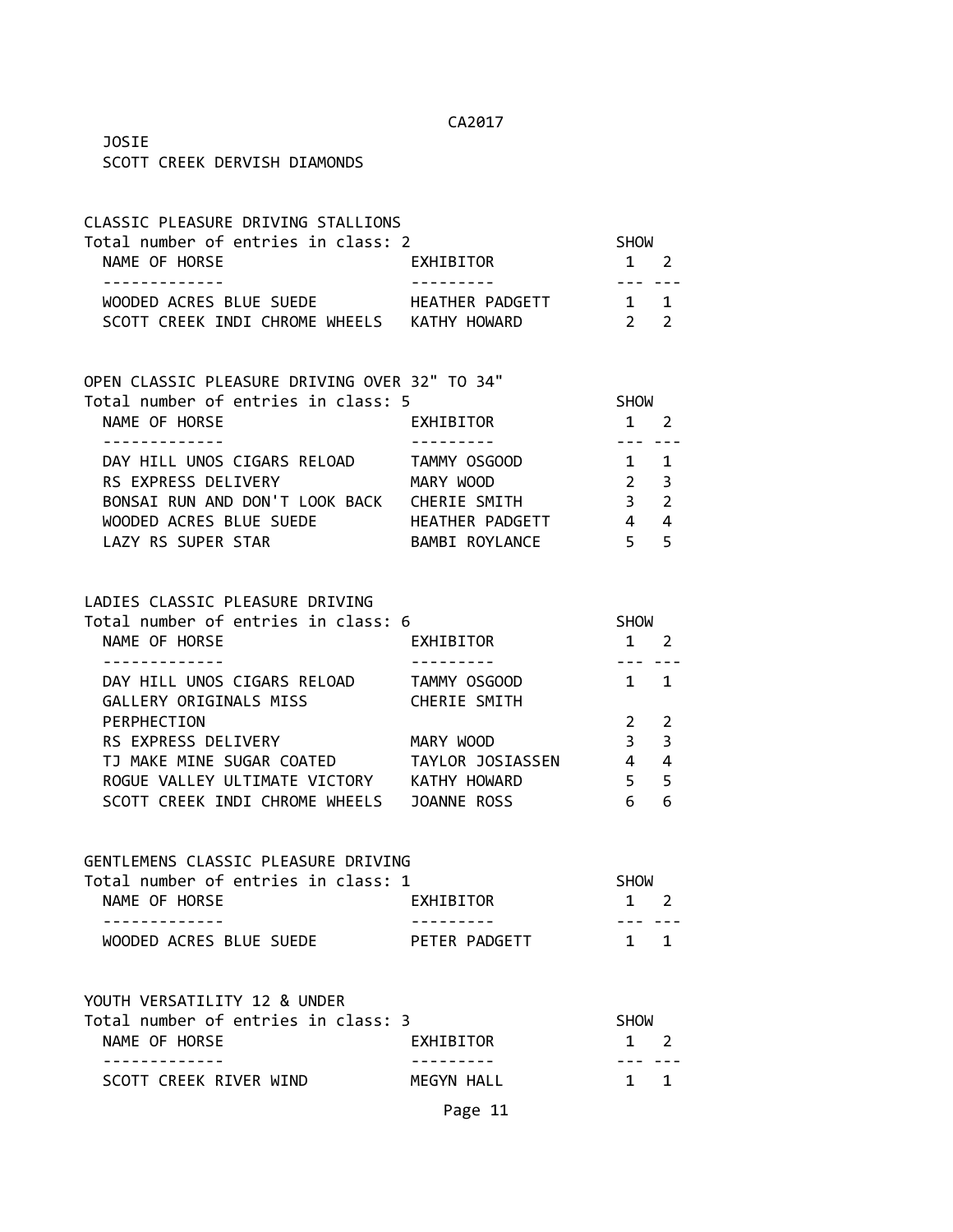| OAK BAY BURNISHED EDITION EMILY HALL<br>SUNNYVALE DEALERS HIGH ROLLER SARAH BALFOUR                                                                       | CA2017                             | $\overline{2}$<br>$\overline{3}$     | 2<br>$\overline{3}$ |
|-----------------------------------------------------------------------------------------------------------------------------------------------------------|------------------------------------|--------------------------------------|---------------------|
| YOUTH OWNED TRAINED & EXHIBITED MARE<br>Total number of entries in class: 0                                                                               |                                    |                                      |                     |
| YOUTH 13 & OLDER EXHIBITING JUNIOR MARE<br>Total number of entries in class: 0                                                                            |                                    |                                      |                     |
| YOUTH 8-12 EXHIBITING JUNIOR MARE<br>Total number of entries in class: 1<br>NAME OF HORSE<br>. <u>.</u>                                                   | EXHIBITOR                          | SHOW<br>$1 \quad 2$                  |                     |
| OAK BAY ROBBIN THE BANK WITH EMILY HALL<br>JOSIE                                                                                                          |                                    | $1 \quad$                            | $\mathbf{1}$        |
| YOUTH 7 & UNDER EXHIBITING JUNIOR MARE<br>Total number of entries in class: 1<br>NAME OF HORSE<br>OAK BAY ROBBIN THE BANK WITH MEGYN HALL<br><b>JOSIE</b> | EXHIBITOR                          | SHOW<br>1 2<br>$1 \quad 1$           |                     |
| YOUTH STOCK TYPE MARE<br>Total number of entries in class: 4<br>NAME OF HORSE<br>. <u>.</u> .                                                             | EXHIBITOR                          | <b>SHOW</b><br>1 2<br>---            |                     |
| GALLERY ORIGINALS MISS<br>PERPHECTION<br>RANSOMS LIGHTENING STARBURST EMILY HALL<br>LAZY RS SUPER STAR                                                    | ALYSSA GOERTZEN<br>HAZEL CLEVENGER | 1 1<br>$2^{\circ}$<br>$\overline{3}$ | 2<br>3              |
| YOUTH SPECIAL NEEDS 18 & UNDER SHOWING MARE/GELDING<br>Total number of entries in class: 0                                                                |                                    |                                      |                     |
| ADULT SPECIAL NEEDS HALTER SHOWING A MARE/GELDING<br>Total number of entries in class: 0                                                                  |                                    |                                      |                     |

DEVELOPMENTALLY DISABLED EXHIBITING MARE/GELDING Total number of entries in class: 0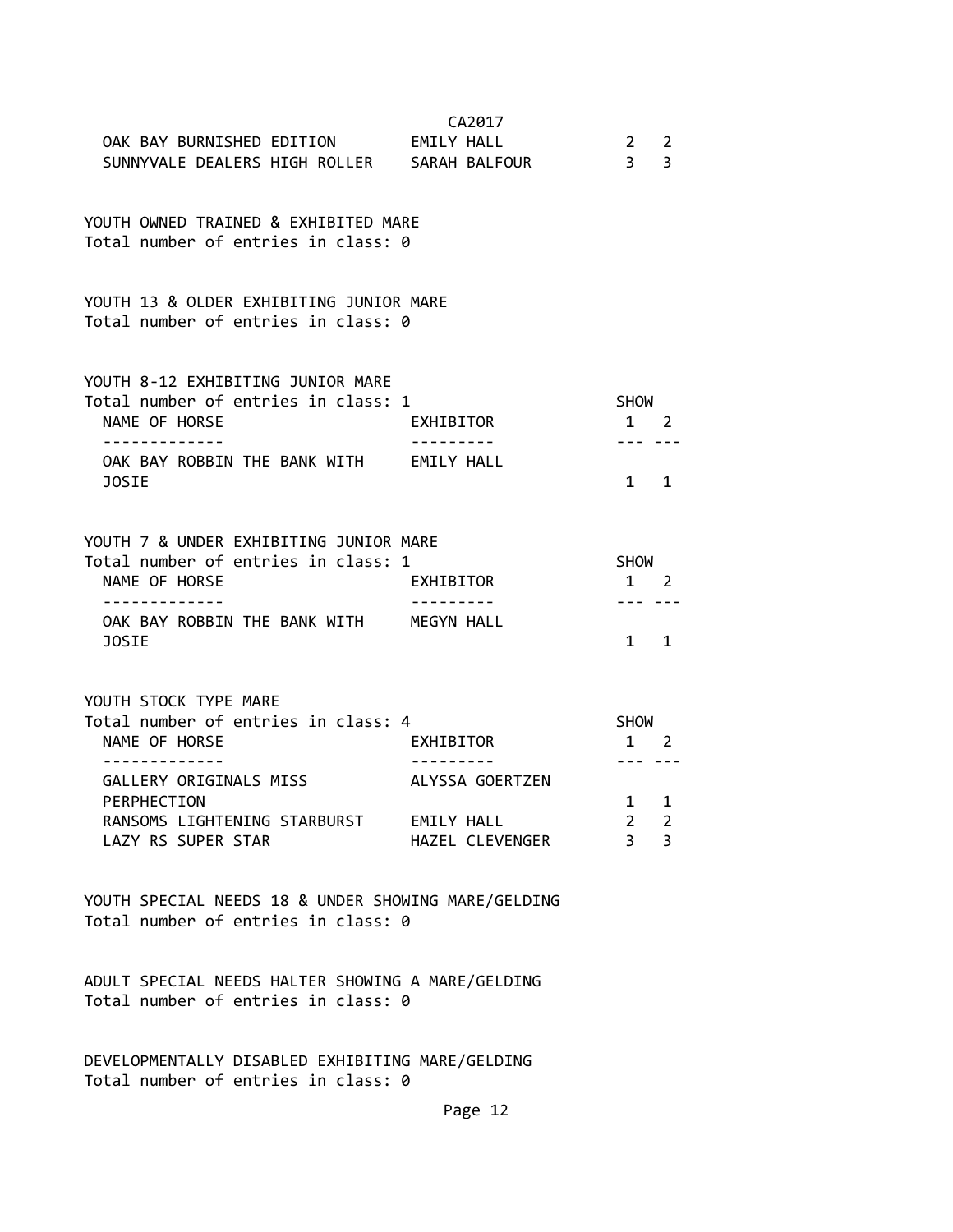SINGLE PLEASURE DRIVING GELDINGS Total number of entries in class: 0

OPEN SINGLE PLEASURE DRIVING 32" & UNDER Total number of entries in class: 1 SHOW NAME OF HORSE **EXHIBITOR** 1 2 ------------- --------- --- --- MOUNTAIN MEADOWS BEY EXPLOSION KATHY HOWARD 1 1

SINGLE PLEASURE DRIVING MARES Total number of entries in class: 0

AMATEUR OWNED TRAINED EXHIBITED JUNIOR GELDING LEVEL 1 Total number of entries in class: 0

AMATEUR OWNED TRAINED EXHIBITED JUNIOR GELDING LEVEL 2 Total number of entries in class: 0

AMATEUR JUNIOR GELDINGS LEVEL 1 Total number of entries in class: 1 SHOW NAME OF HORSE **EXHIBITOR** 2 ------------- --------- --- --- SCOTT CREEK MONARCH TANGOLERO JEAN HOWARD 1 1

AMATEUR JUNIOR GELDINGS LEVEL 2 Total number of entries in class: 1 SHOW NAME OF HORSE **EXHIBITOR** 1 2 ------------- --------- --- --- SCOTT CREEK MONARCH TANGOLERO JOANNE ROSS 1 1 1

NWMHC YEARLIG GELDING HALTER FUTURITY Total number of entries in class: 0

WEANLING AND YEARLING GELDINGS Total number of entries in class: 0

TWO YEAR OLD GELDINGS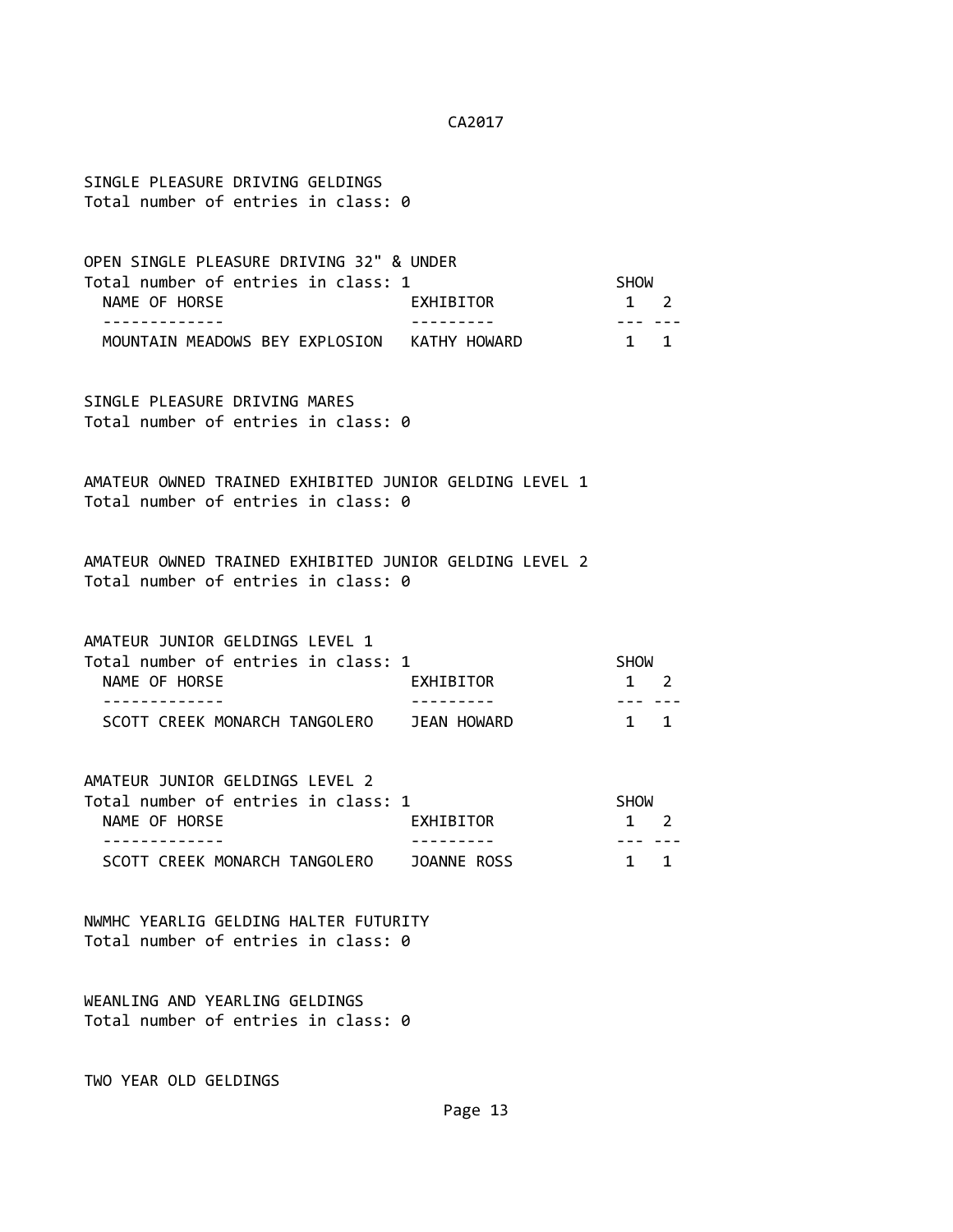|                                                                                                                          | CA2017       |                            |  |
|--------------------------------------------------------------------------------------------------------------------------|--------------|----------------------------|--|
| Total number of entries in class: 1                                                                                      |              | SHOW                       |  |
| NAME OF HORSE                                                                                                            | EXHIBITOR    | $1 \quad 2$                |  |
| SCOTT CREEK MONARCH TANGOLERO JEAN HOWARD                                                                                |              | $1 \quad 1$                |  |
| GRAND CHAMPION & RESERVE JUNIOR GELDING                                                                                  |              |                            |  |
| NAME OF HORSE                                                                                                            |              | SHOW<br>$1 \quad 2$        |  |
| ------------<br>SCOTT CREEK MONARCH TANGOLERO                                                                            |              | G G                        |  |
| SINGLE PLEASURE DRIVING STALLIONS<br>Total number of entries in class: 1                                                 |              | <b>SHOW</b>                |  |
| NAME OF HORSE                                                                                                            | EXHIBITOR    | $1 \quad 2$                |  |
| . _ _ _ _ _ _ _ _ _ _ _ _<br>LM IDOLS MIGHTY TITAN                                                                       | BARBARA KAHL | $1 \quad 1$                |  |
| OPEN SINGLE PLEASURE DRIVING OVER 32" TO 34"                                                                             |              |                            |  |
| Total number of entries in class: 1<br>NAME OF HORSE                                                                     | EXHIBITOR    | SHOW<br>$1 \quad 2$        |  |
| LM IDOLS MIGHTY TITAN                                                                                                    | CHERIE SMITH | 1 1                        |  |
| LADIES SINGLE PLEASURE DRIVING<br>Total number of entries in class: 0                                                    |              |                            |  |
| GENTLEMENS SINGLE PLEASURE DRIVING                                                                                       |              |                            |  |
|                                                                                                                          |              |                            |  |
| Total number of entries in class: 0<br>YOUTH 13 & OLDER EXHIBITING JUNIOR GELDING<br>Total number of entries in class: 0 |              |                            |  |
| YOUTH 8-12 EXHIBITING JUNIOR GELDING<br>Total number of entries in class: 1<br>NAME OF HORSE                             | EXHIBITOR    | <b>SHOW</b><br>$1 \quad 2$ |  |

Total number of entries in class: 1 SHOW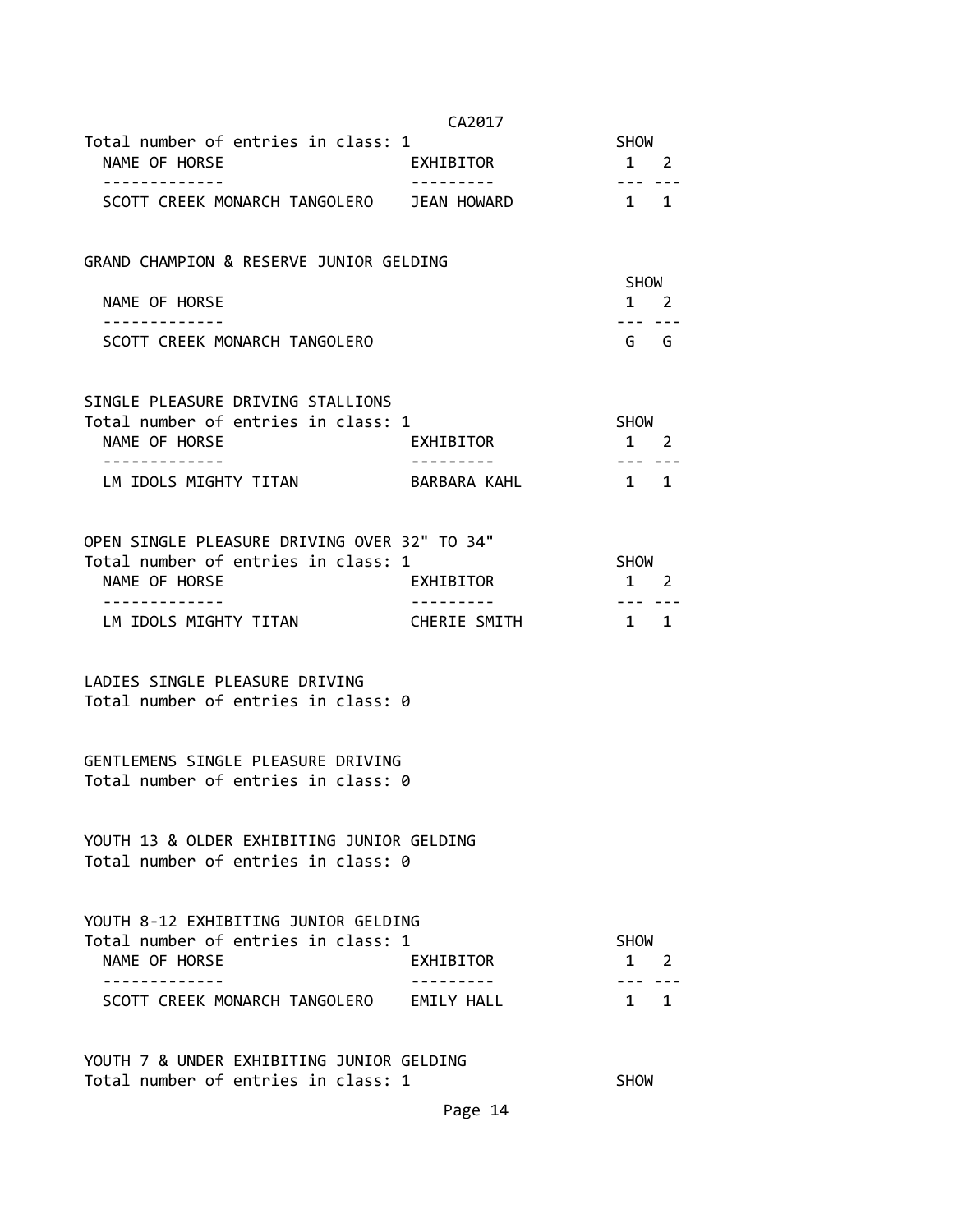| NAME OF HORSE                                                                                                                               | CA2017<br>EXHIBITOR                  | $\mathbf{1}$                        | 2                   |
|---------------------------------------------------------------------------------------------------------------------------------------------|--------------------------------------|-------------------------------------|---------------------|
| SCOTT CREEK MONARCH TANGOLERO MEGYN HALL                                                                                                    |                                      | $1 \quad 1$                         |                     |
| AOTE COUNTRY PLEASURE DRIVING LEVEL 1<br>Total number of entries in class: 0                                                                |                                      |                                     |                     |
| AOTE COUNTRY PLEASURE DRIVING LEVEL 2<br>Total number of entries in class: 0                                                                |                                      |                                     |                     |
| AMATEUR COUNTRY PLEASURE DRIVING LEVEL 1<br>Total number of entries in class: 0                                                             |                                      |                                     |                     |
| AMATEUR COUNTRY PLEASURE DRIVING LEVEL 2<br>Total number of entries in class: 0                                                             |                                      |                                     |                     |
| YOUTH OWNED TRAINED EXHIBITED COUNTRY PLEASURE DRIVING<br>Total number of entries in class: 1<br>NAME OF HORSE<br>. _ _ _ _ _ _ _ _ _ _ _ _ | EXHIBITOR                            | <b>SHOW</b><br>$1 \quad$<br>--- --- | 2                   |
| MS WISHNWELLS JUSTIN ECLIPSE ASPEN RUEGGER                                                                                                  |                                      | $\sim$ 1                            | 1                   |
| YOUTH COUNTRY PLEASURE DRIVING 13 & OLDER<br>Total number of entries in class: 0                                                            |                                      |                                     |                     |
| YOUTH COUNTRY PLEASURE DRIVING 12 & UNDER<br>Total number of entries in class: 1<br>NAME OF HORSE                                           | EXHIBITOR                            | <b>SHOW</b><br>1                    | $\overline{2}$      |
| OAK BAY BURNISHED EDITION                                                                                                                   | EMILY HALL                           |                                     | $1 \quad 1$         |
| AMATEUR VERSATILITY<br>Total number of entries in class: 2<br>NAME OF HORSE                                                                 | EXHIBITOR                            | <b>SHOW</b><br>$1\quad 2$           |                     |
| .<br>INVESTMENT FARMS SIMPLY<br><b>TALENTED</b><br>SRF LEGACY                                                                               | JESSICA PETERSON<br>KAILEE MICHELSEN | 1<br>$\overline{2}$                 | 1<br>$\overline{2}$ |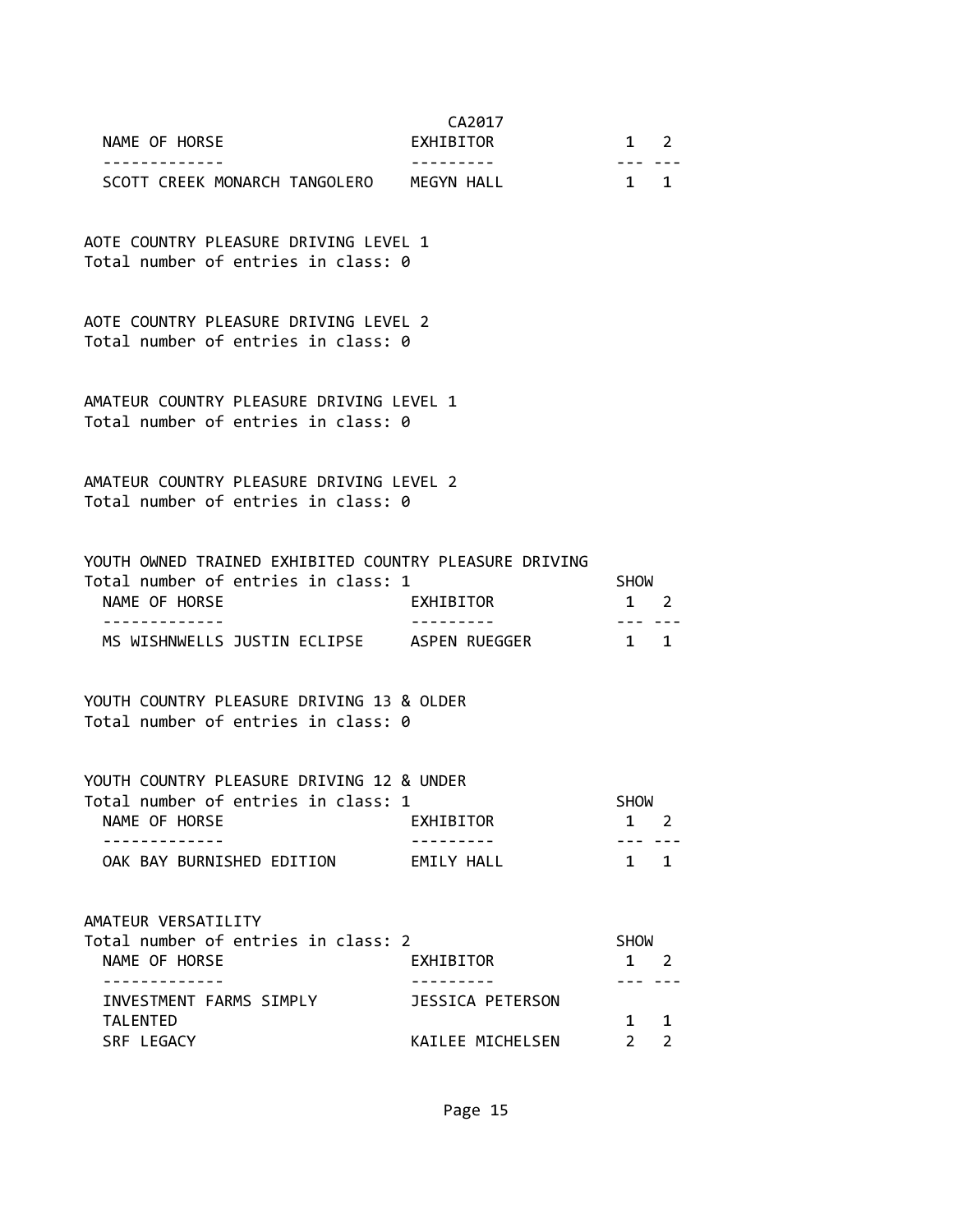| YOUTH LIBERTY                       |                   |             |                         |
|-------------------------------------|-------------------|-------------|-------------------------|
| Total number of entries in class: 7 |                   | <b>SHOW</b> |                         |
| NAME OF HORSE                       | EXHIBITOR         | 1           |                         |
|                                     |                   |             |                         |
| SCOTT CREEK MONARCH TANGOLERO       | MEGYN HALL        |             |                         |
| LAZY RS SUPER STAR                  | ASPEN RUEGGER     | 2           | 4                       |
| OAK BAY BURNISHED EDITION           | EMILY HALL        | 3           | $\mathcal{P}$           |
| OAK BAY SALSAS REMARKABLE           | <b>EMILY HALL</b> | 4           | $\overline{\mathbf{3}}$ |
| SCOTT CREEK RIVER WIND              | MEGYN HALL        | 5           | -5                      |
| FANFARE'S CHECK MY LABEL            | MFGYN HALL        |             | 6                       |

# LIBERTY

| Total number of entries in class: 7 |                       | <b>SHOW</b>   |                         |
|-------------------------------------|-----------------------|---------------|-------------------------|
| NAME OF HORSE                       | EXHIBITOR             |               |                         |
|                                     |                       |               |                         |
| TJ BELLE OF THE BALL                | TAYLOR JOSIASSEN      |               | 1                       |
| TJ ICE ON FIRE                      | TAYLOR JOSIASSEN      | $\mathcal{P}$ | 4                       |
| SCOTT CREEK INDI CHROME WHEELS      | JOANNE ROSS           | З             | $\overline{\mathbf{2}}$ |
| SCOTT CREEK EXCEPTIONAL             | SUSAN WILSON          |               |                         |
| <b>TEMPTRESS</b>                    |                       |               |                         |
| LAZY RS SUPER STAR                  | <b>BAMBI ROYLANCE</b> | 5             | 3                       |
| SCOTT CREEK INDIS REAL DEAL         | SUSAN WILSON          | 6             | 6                       |
| SCOTT CREEK MONARCH DEE DEE         | SUSAN WILSON          |               | 5                       |

# YOUTH HUNTER 13 & OLDER

| Total number of entries in class: 10 |                 | <b>SHOW</b>   |                |
|--------------------------------------|-----------------|---------------|----------------|
| NAME OF HORSE                        | EXHIBITOR       |               | 2              |
|                                      |                 |               |                |
| GALLERY ORIGINALS MISS               | ALYSSA GOERTZEN |               |                |
| PERPHECTION                          |                 |               | 4              |
| LOS ARBOLES ODYSSEYS RANGLER         | SUNNY BALSHAW   | $\mathcal{P}$ | 3              |
| SUNNYVALE DEALERS HIGH ROLLER        | SUNNY BALSHAW   | 3             | $\overline{2}$ |
| SHERWOODS SHEER INDEPENDENCE         | HANNAH KRUCHEK  | 4             | 6              |
| CENTURY FARMS QUAZAR                 | SUNNY BALSHAW   | 5             | 1              |
| BOBKATS TAKE A CHANCE                | SUNNY BALSHAW   | 6             | 5              |
| ABRIAS SIGNATURE ANIMATION           | HANNAH KRUCHEK  | 7             | 8              |
| BONSAI RUN AND DON'T LOOK BACK       | ALYSSA GOERTZEN | 8             |                |

| YOUTH HUNTER 12 & UNDER             |               |                |  |
|-------------------------------------|---------------|----------------|--|
| Total number of entries in class: 8 |               | <b>SHOW</b>    |  |
| NAME OF HORSE                       | EXHIBITOR     | $1 \quad 2$    |  |
|                                     |               |                |  |
| CENTURY FARMS QUAZAR                | SARAH BALFOUR | $1 \quad 1$    |  |
| FANFARE'S CHECK MY LABEL            | MEGYN HALL    | 2 <sup>3</sup> |  |
| SCOTT CREEK RIVER WIND              | MEGYN HALL    |                |  |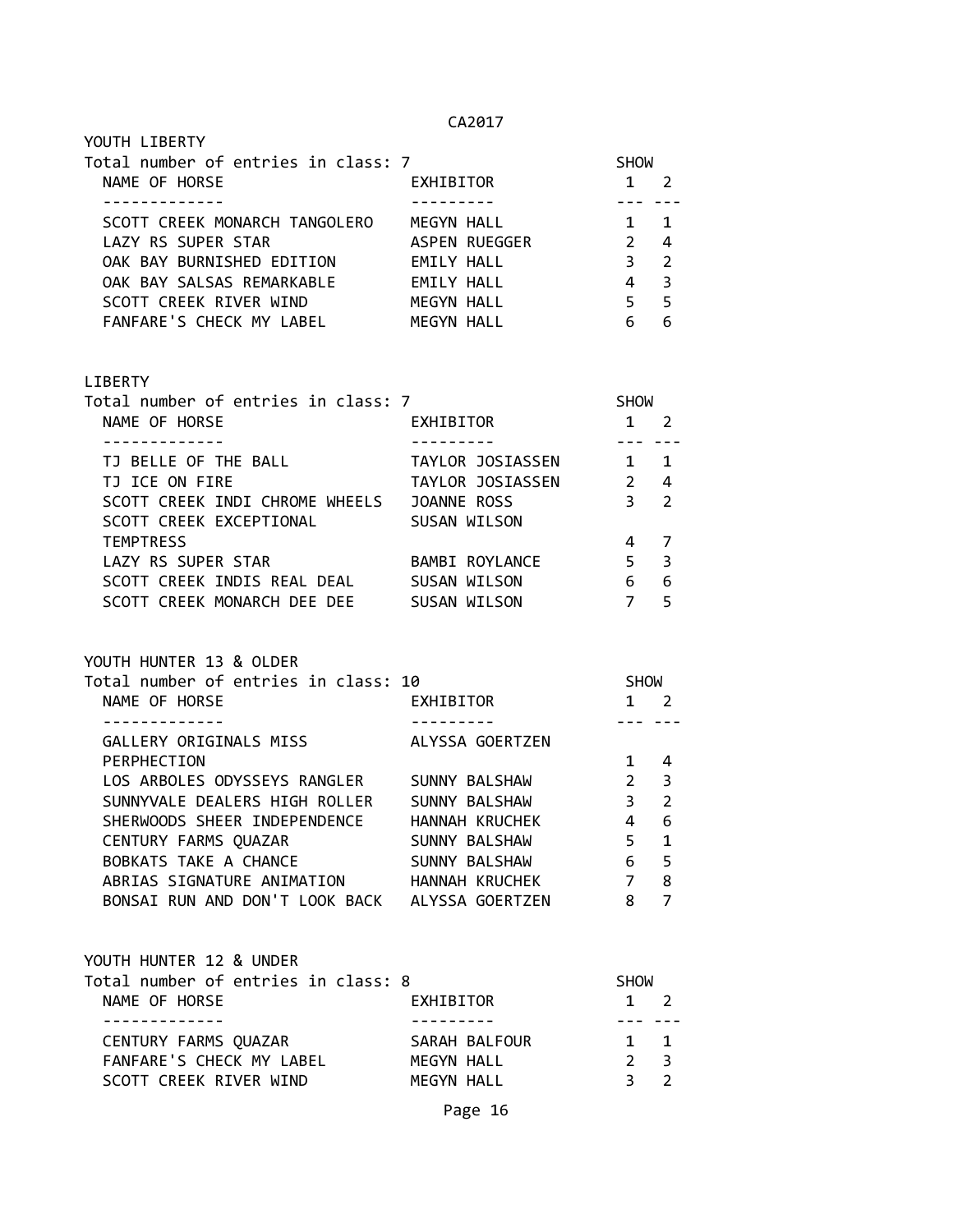|                                                 | CA2017              |                |                |
|-------------------------------------------------|---------------------|----------------|----------------|
| OAK BAY BURNISHED EDITION EMILY HALL            |                     | $\overline{4}$ | 5              |
| OAK BAY SALSAS REMARKABLE EMILY HALL            |                     | 5 <sup>7</sup> | 4              |
|                                                 |                     |                |                |
|                                                 |                     |                |                |
| YOUTH HUNTER 7 & UNDER                          |                     |                |                |
| Total number of entries in class: 2             |                     | <b>SHOW</b>    |                |
| NAME OF HORSE                                   | EXHIBITOR           | $1 \quad 2$    |                |
| . <u>.</u>                                      | .                   | --- --         |                |
| SCOTT CREEK RIVER WIND MEGYN HALL               |                     | $1\quad 2$     |                |
| FANFARE'S CHECK MY LABEL                        | MEGYN HALL          | $2^{\circ}$    | $\mathbf{1}$   |
|                                                 |                     |                |                |
| AMATEUR HUNTER                                  |                     |                |                |
| Total number of entries in class: 4             |                     | SHOW           |                |
| NAME OF HORSE                                   | EXHIBITOR           | $1 \quad 2$    |                |
| -------------                                   | ----------          | $- - -$        |                |
| BOBKATS TAKE A CHANCE LEONA ALCOCK              |                     | $1 \quad 1$    |                |
| BALD PEAKS HURRICANE IN MOTION KAILEE MICHELSEN |                     | $\overline{2}$ | 2              |
| INVESTMENT FARMS SIMPLY <b>SESSICA PETERSON</b> |                     |                |                |
| <b>TALENTED</b>                                 |                     | 3              | 3              |
|                                                 |                     |                |                |
|                                                 |                     |                |                |
| <b>OPEN HUNTER</b>                              |                     |                |                |
| Total number of entries in class: 8             |                     | <b>SHOW</b>    |                |
| NAME OF HORSE                                   | EXHIBITOR           | 1 2            |                |
|                                                 |                     | $- - -$        |                |
| CENTURY FARMS QUAZAR                            | SUNNY BALSHAW       | $1 \quad 1$    |                |
| OAK BAY SALSAS REMARKABLE COREY HALL            |                     | $2^{\circ}$    | 5              |
| GALLERY ORIGINALS MISS                          | <b>CHERIE SMITH</b> |                |                |
| PERPHECTION                                     |                     | $3^{\circ}$    | 4              |
| SUNNYVALE DEALERS HIGH ROLLER SUNNY BALSHAW     |                     | $\overline{4}$ | 3              |
| BOBKATS TAKE A CHANCE                           |                     |                |                |
|                                                 | LEONA ALCOCK        | $5 -$          | $\overline{2}$ |
| LOS ARBOLES ODYSSEYS RANGLER SUNNY BALSHAW      |                     | 6              | 6              |
| BONSAI RUN AND DON'T LOOK BACK                  | ALYSSA GOERTZEN     | $\overline{7}$ | 7              |
|                                                 |                     |                |                |
|                                                 |                     |                |                |
| DEVELOPMENTAL DISABLED HUNTER                   |                     |                |                |
| Total number of entries in class: 0             |                     |                |                |
|                                                 |                     |                |                |
|                                                 |                     |                |                |
| YOUTH JUMPER 13 & OLDER                         |                     |                |                |
| Total number of entries in class: 3             |                     | <b>SHOW</b>    |                |
| NAME OF HORSE                                   | EXHIBITOR           | $\mathbf{1}$   | 2              |
| -----------                                     |                     |                |                |
| ABRIAS SIGNATURE ANIMATION HANNAH KRUCHEK       |                     | $\mathbf{1}$   | 1              |
| SHERWOODS SHEER INDEPENDENCE HANNAH KRUCHEK     |                     | $2^{\circ}$    | $\overline{2}$ |
| SCOTT CREEK MY KEY TO MIDNIGHT ALICIA HANNIGAN  |                     | $\overline{3}$ | 3              |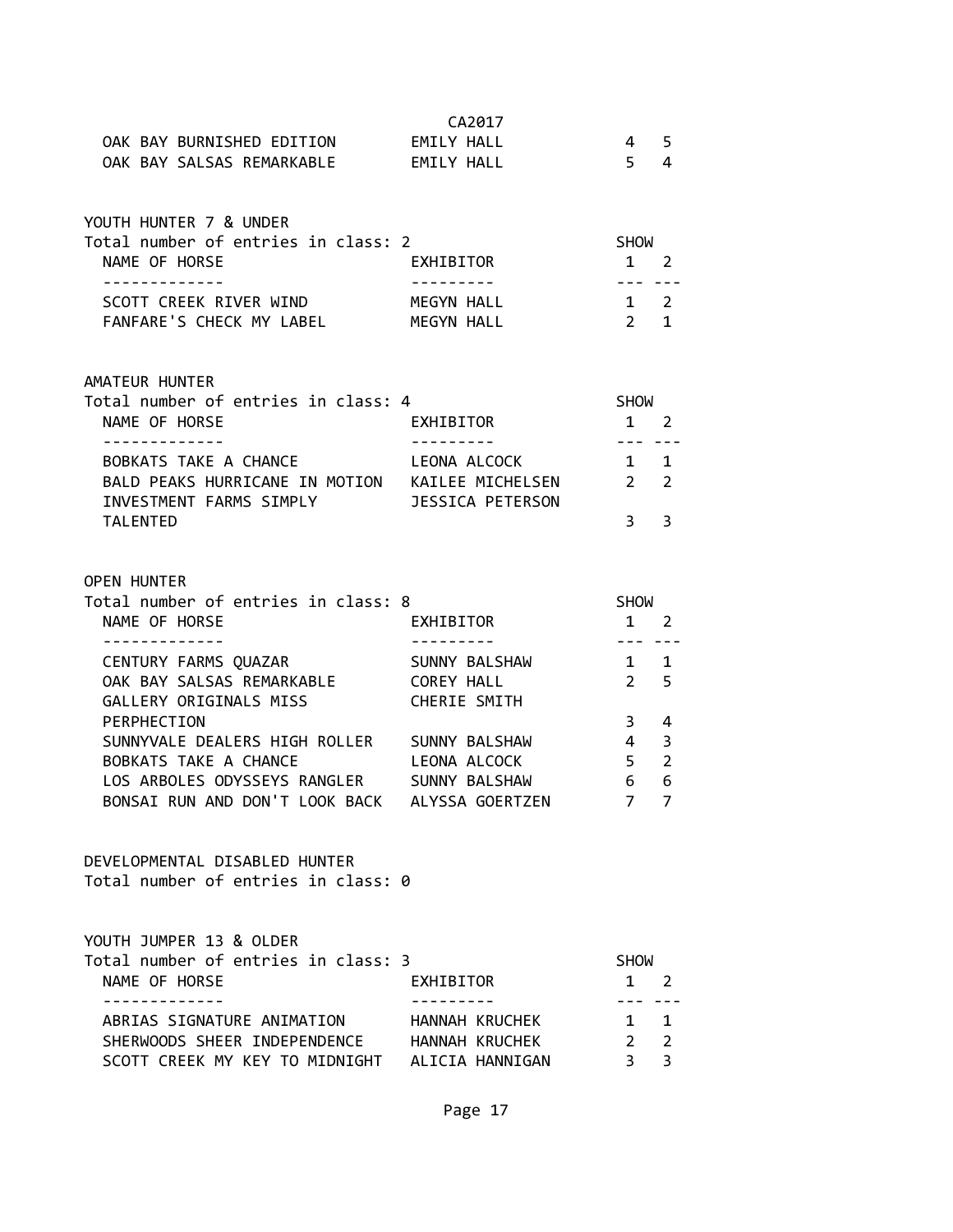| YOUTH JUMPER 12 & UNDER<br>Total number of entries in class: 3<br>NAME OF HORSE<br>-------------                                                                             | EXHIBITOR                        | SHOW<br>$1 \quad 2$<br>--- ---                                         |
|------------------------------------------------------------------------------------------------------------------------------------------------------------------------------|----------------------------------|------------------------------------------------------------------------|
| SCOTT CREEK RIVER WIND<br>OAK BAY BURNISHED EDITION EMILY HALL<br>THISTLE FIELDS MYSTICAL SPIRIT ADDIE COREY                                                                 | MEGYN HALL                       | 1 1<br>$2\quad 2$<br>3 <sup>3</sup>                                    |
| AMATEUR JUMPER<br>Total number of entries in class: 1<br>NAME OF HORSE                                                                                                       | EXHIBITOR                        | SHOW<br>$1 \quad 2$<br>$- - -$                                         |
| BALD PEAKS HURRICANE IN MOTION KAILEE MICHELSEN 1 1                                                                                                                          |                                  |                                                                        |
| <b>OPEN JUMPER</b><br>Total number of entries in class: 0                                                                                                                    |                                  |                                                                        |
| LADIES ROADSTER<br>Total number of entries in class: 2<br>NAME OF HORSE<br>------------                                                                                      | EXHIBITOR                        | SHOW<br>$1 \quad 2$<br>$- - - -$                                       |
| VFM FAIREST IMAGE<br>BUTTONWILLOWS LOTA STEPS                                                                                                                                | CHERIE SMITH<br>DOROTHY WHITEMAN | 1 1<br>$\overline{\mathbf{2}}$<br>$\overline{2}$                       |
| <b>GENTLEMENS ROADSTER</b><br>Total number of entries in class: 0                                                                                                            |                                  |                                                                        |
| ADULT SHOWMANSHIP<br>Total number of entries in class: 0                                                                                                                     |                                  |                                                                        |
| AMATEUR SHOWMANSHIP<br>Total number of entries in class: 2<br>NAME OF HORSE<br>INVESTMENT FARMS SIMPLY<br><b>TALENTED</b><br>BALD PEAKS HURRICANE IN MOTION KAILEE MICHELSEN | EXHIBITOR<br>JESSICA PETERSON    | SHOW<br>$1 \quad 2$<br>$1 \quad$<br>1<br>$2^{\circ}$<br>$\overline{2}$ |

ADULT SPECIAL NEEDS SHOWMANSHIP Total number of entries in class: 0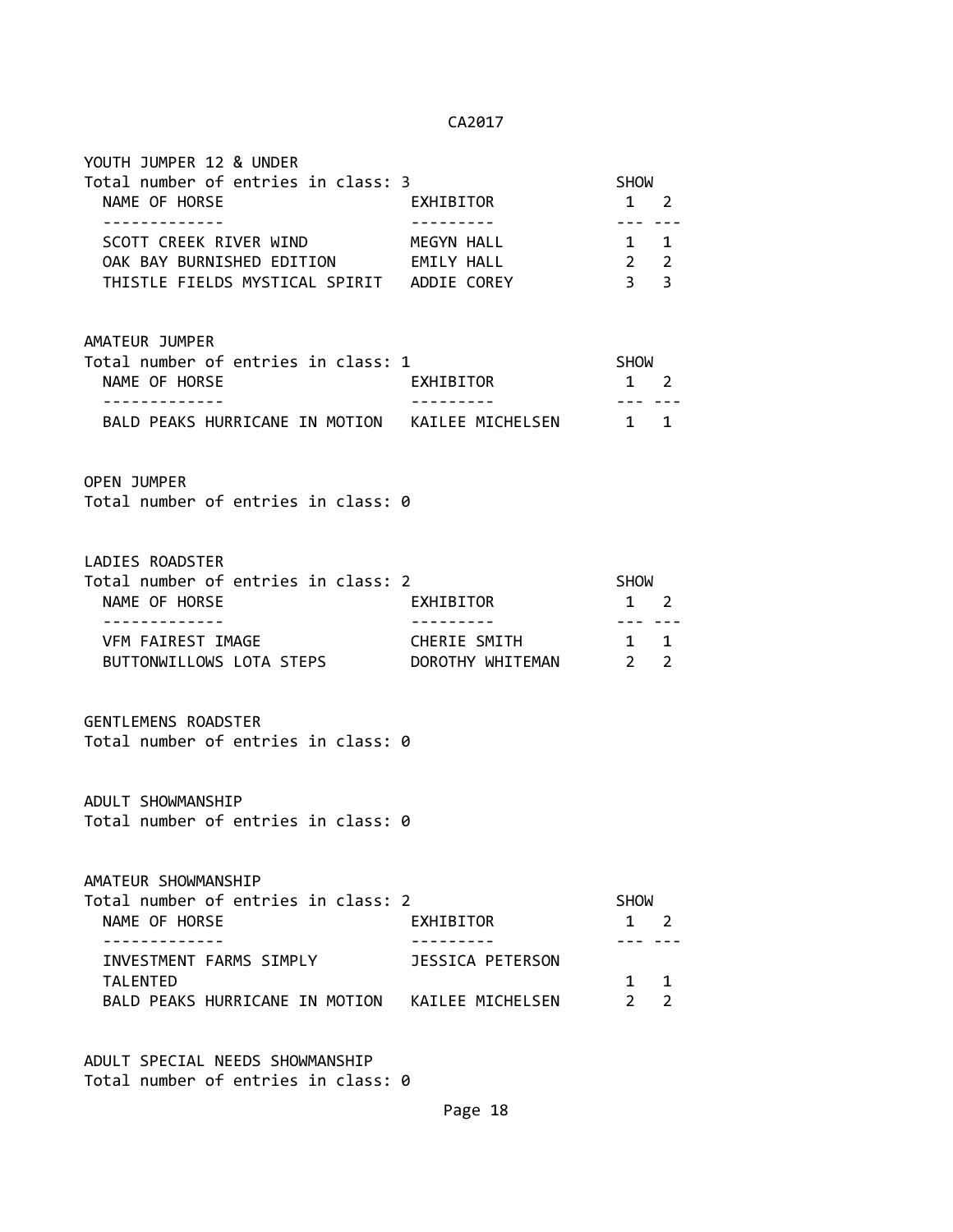| Total number of entries in class: 2<br>EXHIBITOR                                               |                                    |                                                                                                                                       |
|------------------------------------------------------------------------------------------------|------------------------------------|---------------------------------------------------------------------------------------------------------------------------------------|
| ABRIAS SIGNATURE ANIMATION HANNAH KRUCHEK                                                      | $1 \quad 2$                        |                                                                                                                                       |
| Total number of entries in class: 1<br>EXHIBITOR                                               | SHOW                               |                                                                                                                                       |
|                                                                                                |                                    |                                                                                                                                       |
| Total number of entries in class: 1<br>EXHIBITOR                                               | $1 \quad 2$                        |                                                                                                                                       |
| MS WISHNWELLS JUSTIN ECLIPSE ASPEN RUEGGER                                                     | $1 \quad 1$                        |                                                                                                                                       |
| YOUTH SPECIAL NEEDS SHOWMANSHIP 18 & UNDER<br>Total number of entries in class: 0              |                                    |                                                                                                                                       |
| Total number of entries in class: 0                                                            |                                    |                                                                                                                                       |
| Total number of entries in class: 0                                                            |                                    |                                                                                                                                       |
| Total number of entries in class: 1<br>EXHIBITOR                                               | SHOW<br>1 2                        |                                                                                                                                       |
| SCOTT CREEK INDI CHROME WHEELS SUSAN WILSON                                                    | $1 \quad 1$                        |                                                                                                                                       |
| Total number of entries in class: 2<br>EXHIBITOR<br>SCOTT CREEK INDI CHROME WHEELS JOANNE ROSS | SHOW<br>$1 \quad 2$<br>$1 \quad 1$ |                                                                                                                                       |
|                                                                                                | SARAH BALFOUR                      | SHOW<br>$1 \quad 2$<br>--- ---<br>SCOTT CREEK MY KEY TO MIDNIGHT ALICIA HANNIGAN 2 1<br>$1 \quad 2$<br>$1 \quad 1$<br>SHOW<br>--- --- |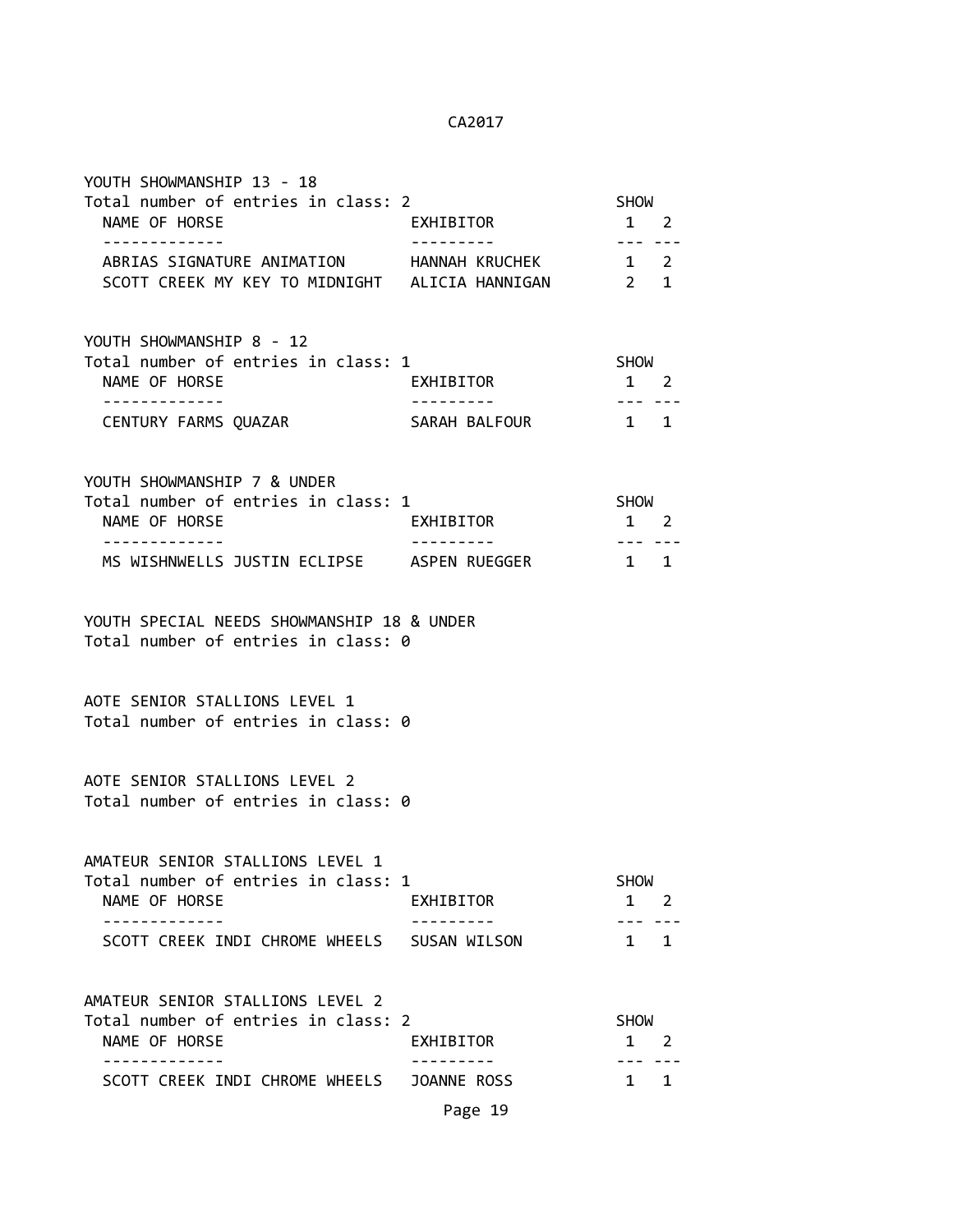| OAK BAY SALSAS BRAVADO                                                                              | CA2017<br>SHERYL PETERSON    | $2 \t2$                              |   |
|-----------------------------------------------------------------------------------------------------|------------------------------|--------------------------------------|---|
| AMATEUR STOCK TYPE STALLION<br>Total number of entries in class: 1<br>NAME OF HORSE<br>------------ | EXHIBITOR                    | <b>SHOW</b><br>$1 \quad 2$<br>--- -- |   |
| WOODED ACRES BLUE SUEDE THE CHRISTINA PADGETT 1 1                                                   |                              |                                      |   |
| SENIOR STALLIONS 28" & UNDER<br>Total number of entries in class: 0                                 |                              |                                      |   |
| SENIOR STALLIONS OVER 28" TO 30"<br>Total number of entries in class: 0                             |                              |                                      |   |
| SENIOR STALLIONS OVER 30" TO 32"<br>Total number of entries in class: 1<br>NAME OF HORSE            | EXHIBITOR                    | <b>SHOW</b><br>$1 \quad 2$           |   |
| -----------<br>SCOTT CREEK INDI CHROME WHEELS JOANNE ROSS                                           |                              | $1 \quad 1$                          |   |
| SENIOR STALLIONS OVER 32" TO 34"<br>Total number of entries in class: 1<br>NAME OF HORSE            | EXHIBITOR                    | SHOW<br>1 2                          |   |
| -------------<br>OAK BAY SALSAS BRAVADO                                                             | ---------<br>SHERYL PETERSON | --- ---<br>1 1                       |   |
| GRAND CHAMPION & RESERVE SENIOR STALLION<br>NAME OF HORSE                                           |                              | <b>SHOW</b><br>$\mathbf{1}$          | 2 |
| SCOTT CREEK INDI CHROME WHEELS<br>OAK BAY SALSAS BRAVADO                                            |                              | . <i>.</i><br>G G<br>R               | R |
| STOCK TYPE STALLION<br>Total number of entries in class: 1<br>NAME OF HORSE                         | EXHIBITOR                    | <b>SHOW</b><br>$1 \quad 2$           |   |
| WOODED ACRES BLUE SUEDE                                                                             | CHRISTINA PADGETT 1 1        |                                      |   |

AMATEUR OWNED TRAINED EXHIBITED SENIOR GELDING LEVEL 1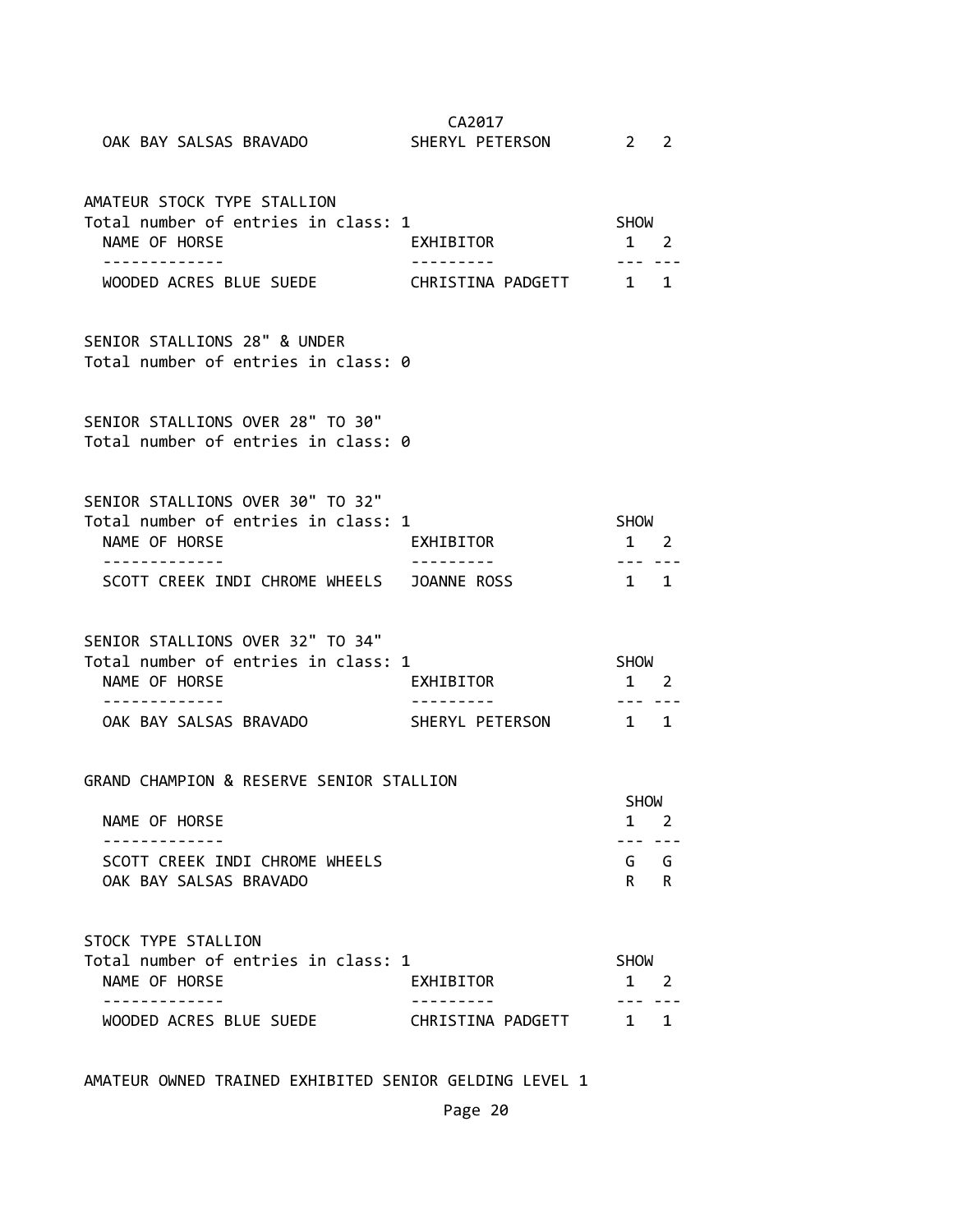| j<br>٠ |
|--------|
|--------|

| Total number of entries in class: 4 |                   | <b>SHOW</b>      |                          |
|-------------------------------------|-------------------|------------------|--------------------------|
| NAME OF HORSE                       | EXHIBITOR         | $1 \quad 2$      |                          |
|                                     |                   |                  |                          |
| BALD PEAKS HURRICANE IN MOTION      | KAILEE MICHELSEN  | $1 \overline{3}$ |                          |
| SCOTT CREEK INDIS REAL DEAL         | SUSAN WILSON      |                  | $\overline{\phantom{a}}$ |
| CREEKSIDES MISTER IMPRESSIVE        | KIM SCHULT        |                  | $\blacksquare$           |
| THISTLE FIELDS MYSTICAL SPIRIT      | PATTY BUTTERFIELD |                  |                          |

AMATEUR OWNED TRAINED EXHIBITED SENIOR GELDING LEVEL 2 Total number of entries in class: 0

| AMATEUR SENIOR GELDINGS LEVEL 1     |             |
|-------------------------------------|-------------|
| Total number of entries in close: E | <b>SHUM</b> |

| <u> TOLAT HUMDEL OF EHTLER TH CT922: D</u> |                   | <b>DUM</b>  |                          |  |
|--------------------------------------------|-------------------|-------------|--------------------------|--|
| NAME OF HORSE                              | EXHIBITOR         |             | $1 \quad 2$              |  |
|                                            |                   |             |                          |  |
| BALD PEAKS HURRICANE IN MOTION             | KAILEE MICHELSEN  | $1 \quad 3$ |                          |  |
| CREEKSIDES MISTER IMPRESSIVE               | KIM SCHULT        |             | $\blacksquare$           |  |
| SCOTT CREEK INDIS REAL DEAL                | SUSAN WILSON      |             | $\overline{\phantom{a}}$ |  |
| BONSAI RUN AND DON'T LOOK BACK             | SHARON DICKENS    |             | 4                        |  |
| THISTLE FIELDS MYSTICAL SPIRIT             | PATTY BUTTERFIELD |             | - 5                      |  |

AMATEUR SENIOR GELDINGS LEVEL 2 Total number of entries in class: 0

# GRAND CHAMPION & RESERVE AMATEUR GELDING

|                                | SHOW        |  |
|--------------------------------|-------------|--|
| NAME OF HORSE                  | $1 \quad 2$ |  |
|                                |             |  |
| BALD PEAKS HURRICANE IN MOTION | G           |  |
| CREEKSIDES MISTER IMPRESSIVE   | R<br>G.     |  |
| SCOTT CREEK INDIS REAL DEAL    |             |  |

AMATEUR STOCK TYPE GELDING

| Total number of entries in class: 2 | SHOW                         |  |
|-------------------------------------|------------------------------|--|
| NAME OF HORSE<br>EXHIBITOR          | $1 \quad 2$                  |  |
|                                     |                              |  |
|                                     | $1 \quad 1$                  |  |
| ROGUE VALLEY ULTIMATE VICTORY       | LISA BROSTAD<br>$2^{\prime}$ |  |

GRAND CHAMPION & RESERVE AMATEUR STOCK TYPE HALTER

|               | <b>SHOW</b>  |  |
|---------------|--------------|--|
| NAME OF HORSE | $\mathbf{1}$ |  |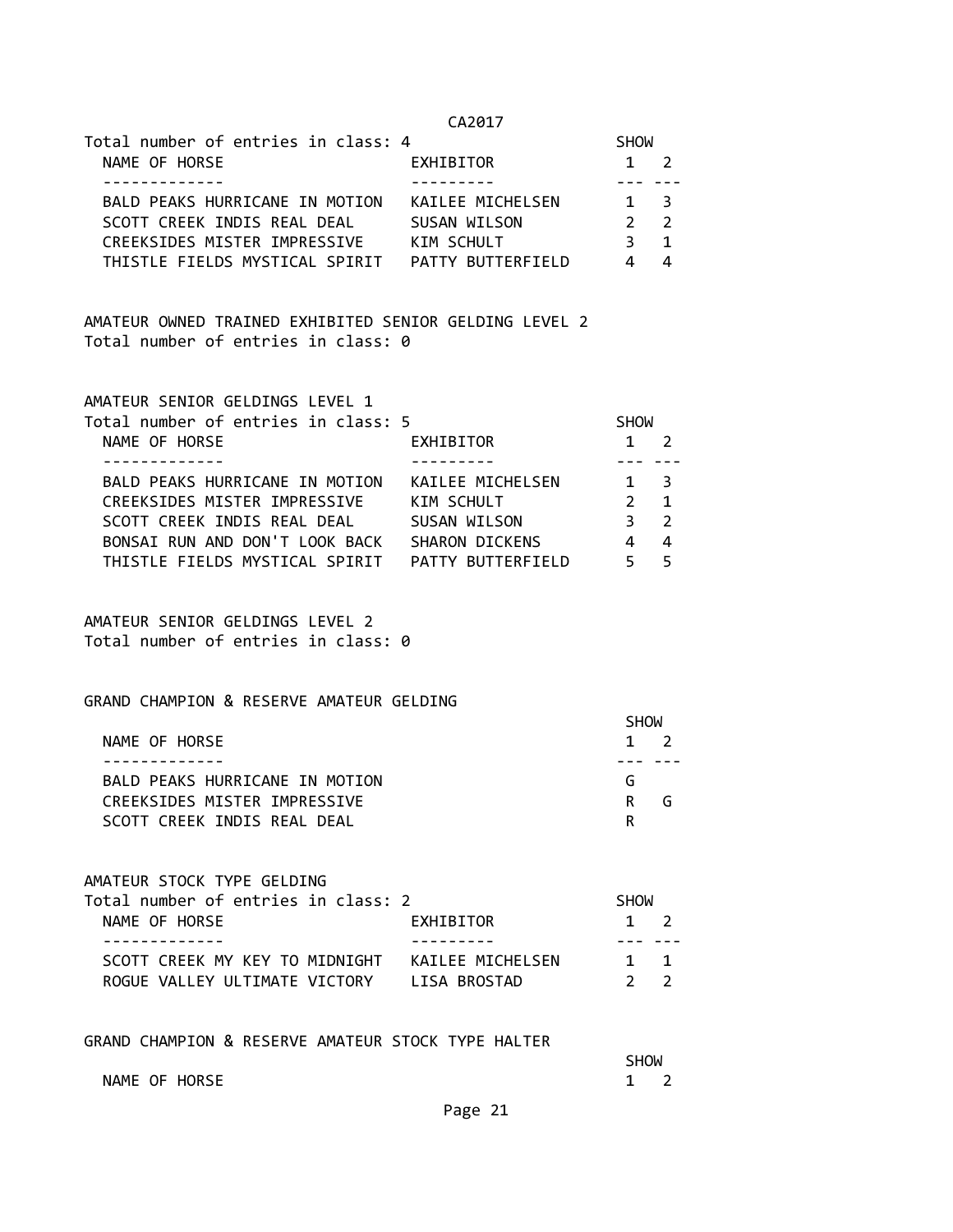| WOODED ACRES BLUE SUEDE<br>LAZY RS SUPER STAR<br>SCOTT CREEK EXCEPTIONAL<br><b>TEMPTRESS</b><br>SCOTT CREEK MY KEY TO MIDNIGHT |                        |                                                      | G G<br>$R$ R                  |
|--------------------------------------------------------------------------------------------------------------------------------|------------------------|------------------------------------------------------|-------------------------------|
| SENIOR GELDINGS 30" & UNDER<br>Total number of entries in class: 0                                                             |                        |                                                      |                               |
| SENIOR GELDINGS OVER 30" TO 32"<br>Total number of entries in class: 1<br>NAME OF HORSE<br>.                                   | EXHIBITOR              | SHOW<br>1 2                                          |                               |
|                                                                                                                                |                        |                                                      |                               |
| SENIOR GELDINGS OVER 32" TO 34"<br>Total number of entries in class: 5<br>NAME OF HORSE<br>-------------                       | EXHIBITOR<br>--------- | SHOW<br>1 2                                          |                               |
| TJ ICE ON FIRE<br>CREEKSIDES MISTER IMPRESSIVE KIM SCHULT<br>BONSAI RUN AND DON'T LOOK BACK CHERIE SMITH                       | TAYLOR JOSIASSEN 1 1   | --- ---<br>2 <sub>2</sub><br>$\overline{\mathbf{3}}$ | 3                             |
| GRAND CHAMPION & RESERVE SENIOR GELDING<br>NAME OF HORSE                                                                       |                        | <b>SHOW</b>                                          | $1 \quad 2$                   |
| TJ ICE ON FIRE<br>CREEKSIDES MISTER IMPRESSIVE<br>OAK BAY SALSAS REMARKABLE                                                    |                        | ---<br>$R$ R                                         | G G                           |
| STOCK TYPE GELDING<br>Total number of entries in class: 2<br>NAME OF HORSE                                                     | EXHIBITOR              | <b>SHOW</b>                                          | $1 \quad 2$                   |
| SUNNYVALE DEALERS HIGH ROLLER SUNNY BALSHAW<br>ROGUE VALLEY ULTIMATE VICTORY LISA BROSTAD                                      |                        | $2^{\circ}$                                          | $1 \quad 1$<br>$\overline{2}$ |

GRAND CHAMPION & RESERVE STOCK TYPE HALTER

**SHOW SHOW**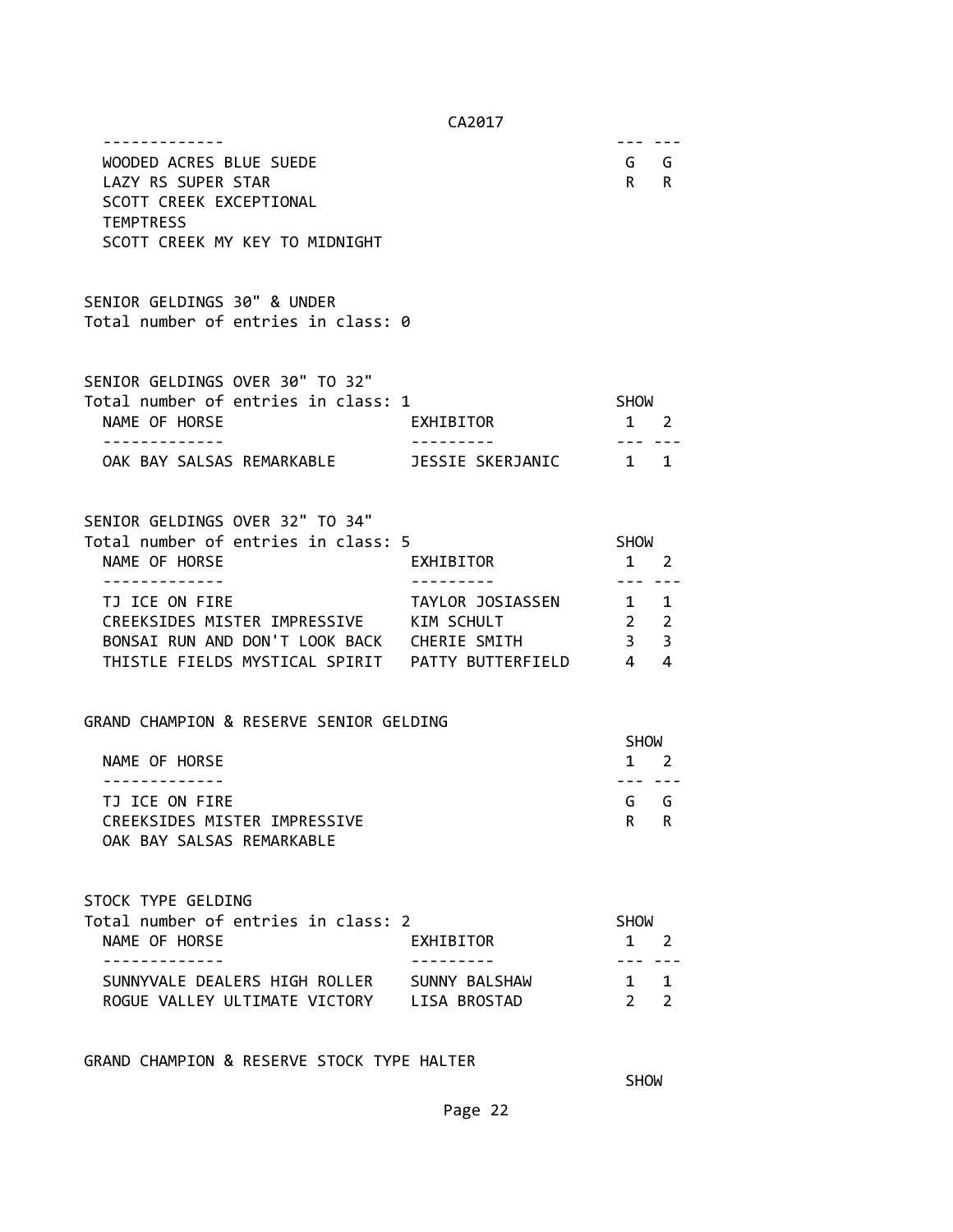|                                                                                               | CA2017                 |                                  |                |
|-----------------------------------------------------------------------------------------------|------------------------|----------------------------------|----------------|
| NAME OF HORSE<br>.                                                                            |                        |                                  | 1 2            |
| GALLERY ORIGINALS MISS<br>PERPHECTION<br>TJ MAKE MINE SUGAR COATED<br>WOODED ACRES BLUE SUEDE |                        | G<br>$R \Box$<br>R               | G              |
| YOUTH OWNED TRAINED & EXHIBITED GELDING                                                       |                        |                                  |                |
| Total number of entries in class: 2                                                           |                        | <b>SHOW</b>                      |                |
| NAME OF HORSE                                                                                 | EXHIBITOR              | 1 2<br>$- - -$                   |                |
| MS WISHNWELLS JUSTIN ECLIPSE ASPEN RUEGGER<br>THISTLE FIELDS MYSTICAL SPIRIT ADDIE COREY      |                        | $1 \quad 1$<br>$2 \quad 2$       |                |
| YOUTH 13 & OLDER EXHIBITING SENIOR GELDING                                                    |                        |                                  |                |
| Total number of entries in class: 1                                                           |                        | SHOW                             |                |
| NAME OF HORSE                                                                                 | EXHIBITOR              | $1 \quad 2$                      |                |
| LOS ARBOLES ODYSSEYS RANGLER SUNNY BALSHAW                                                    |                        | $1 \quad 1$                      |                |
| YOUTH 8-12 EXHIBITING SENIOR GELDING<br>Total number of entries in class: 5                   |                        | <b>SHOW</b>                      |                |
| NAME OF HORSE                                                                                 | EXHIBITOR              | 1 2                              |                |
|                                                                                               |                        |                                  |                |
| LOS ARBOLES ODYSSEYS RANGLER SARAH BALFOUR                                                    |                        | $\mathbf{1}$                     | 1              |
| SCOTT CREEK INDIS REAL DEAL KATELYNN WILSON                                                   |                        | $\overline{2}$                   | $\overline{2}$ |
| BONSAI RUN AND DON'T LOOK BACK REBECCA GOERTZEN<br>OAK BAY SALSAS REMARKABLE EMILY HALL       |                        | $\overline{3}$<br>$\overline{4}$ | 3<br>4         |
| THISTLE FIELDS MYSTICAL SPIRIT ADDIE COREY                                                    |                        | 5 <sup>7</sup>                   | 5              |
| YOUTH 7 & UNDER EXHIBITING SENIOR GELDING                                                     |                        |                                  |                |
| Total number of entries in class: 2                                                           |                        | SHOW                             |                |
| NAME OF HORSE<br>-------------                                                                | EXHIBITOR<br>--------- |                                  | $1 \quad 2$    |
| MS WISHNWELLS JUSTIN ECLIPSE ASPEN RUEGGER                                                    |                        | ----<br>$1 \quad 1$              |                |
| OAK BAY SALSAS REMARKABLE                                                                     | MEGYN HALL             | $2^{\circ}$                      | $\overline{2}$ |
| YOUTH STOCK TYPE GELDING                                                                      |                        |                                  |                |
| Total number of entries in class: 4                                                           |                        | <b>SHOW</b>                      |                |
| NAME OF HORSE                                                                                 | EXHIBITOR              | 1 2<br>. <u>.</u>                |                |
| SCOTT CREEK RIVER WIND                                                                        | MEGYN HALL             | $1 \quad 1$                      |                |
| SUNNYVALE DEALERS HIGH ROLLER SARAH BALFOUR                                                   |                        | $2^{\circ}$                      | $\overline{2}$ |
|                                                                                               | Page 23                |                                  |                |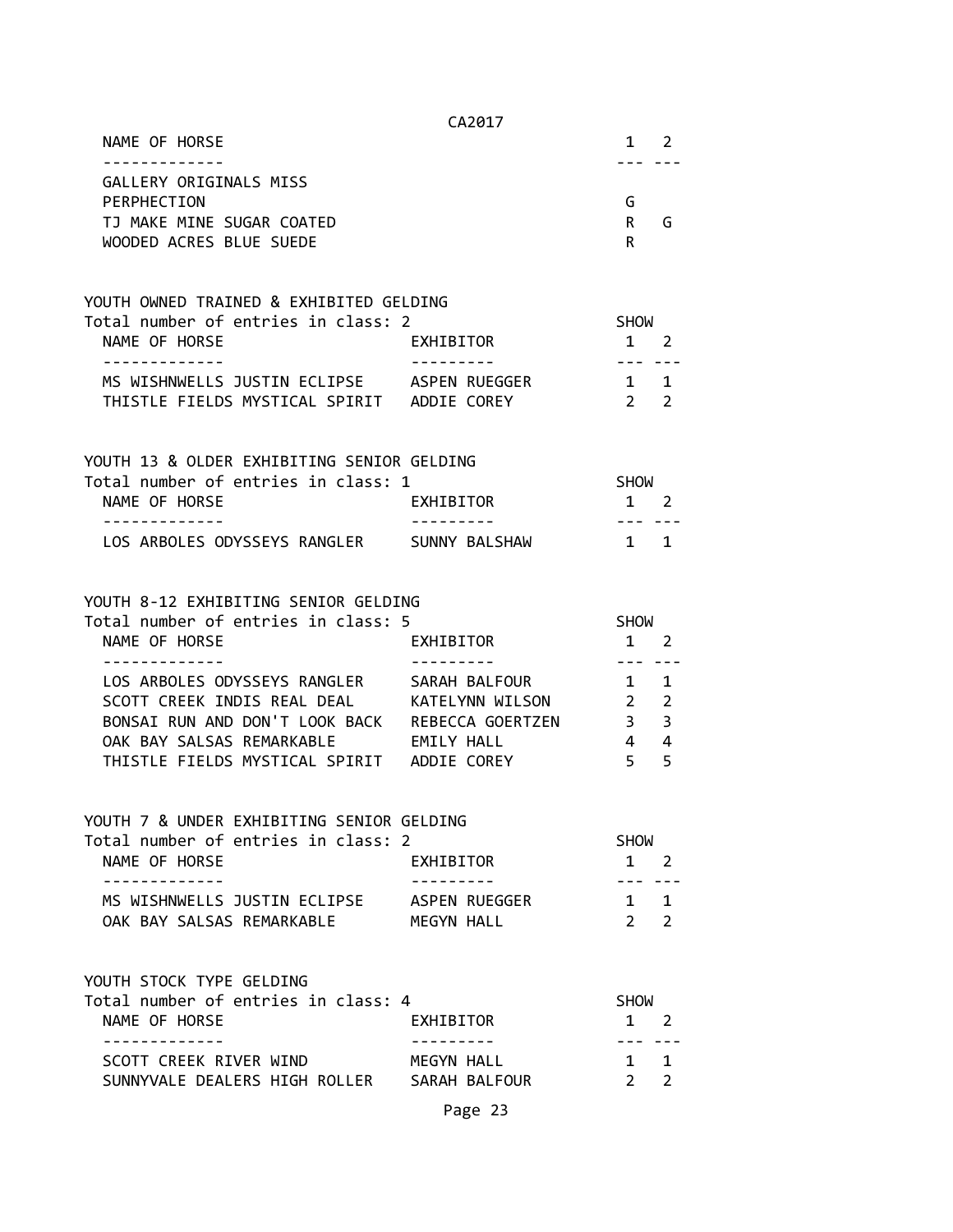|                                                                                                   | CA2017                           |                                                                                                                                                      |             |
|---------------------------------------------------------------------------------------------------|----------------------------------|------------------------------------------------------------------------------------------------------------------------------------------------------|-------------|
| OAK BAY BURNISHED EDITION EMILY HALL                                                              |                                  | 3 4                                                                                                                                                  |             |
| ABRIAS SIGNATURE ANIMATION HANNAH KRUCHEK 4 3                                                     |                                  |                                                                                                                                                      |             |
| SOLID-COLOR STALLIONS AND GELDINGS                                                                |                                  |                                                                                                                                                      |             |
| Total number of entries in class: 2                                                               |                                  | SHOW                                                                                                                                                 |             |
| NAME OF HORSE                                                                                     | EXHIBITOR                        | $1 \quad 2$<br>--- ---                                                                                                                               |             |
|                                                                                                   |                                  |                                                                                                                                                      |             |
| OAK BAY SALSAS REMARKABLE EMILY HALL                                                              |                                  | 2 <sup>2</sup>                                                                                                                                       |             |
| MULTI-COLOR STALLIONS AND GELDINGS                                                                |                                  |                                                                                                                                                      |             |
| Total number of entries in class: 7                                                               |                                  | SHOW                                                                                                                                                 |             |
| NAME OF HORSE                                                                                     | EXHIBITOR                        | $1 \quad 2$                                                                                                                                          |             |
| .<br>MS WISHNWELLS JUSTIN ECLIPSE ASPEN RUEGGER                                                   | ----------                       | --- --<br>$1\quad 2$                                                                                                                                 |             |
| SCOTT CREEK RIVER WIND                                                                            | MEGYN HALL                       | $2 \overline{3}$                                                                                                                                     |             |
| THISTLE FIELDS KRYSTAL                                                                            | JANINE MCDONALD                  |                                                                                                                                                      |             |
| <b>KEEPSAKE</b>                                                                                   |                                  | 3 <sup>7</sup>                                                                                                                                       | 4           |
| BONSAI RUN AND DON'T LOOK BACK CHERIE SMITH<br>SCOTT CREEK MONARCH TANGOLERO CHARISSA ALLDREDGE 5 |                                  | $\overline{4}$                                                                                                                                       | 1           |
| SCOTT CREEK CHIPOLTE ROYALE JOANNE ROSS                                                           |                                  | 6 5                                                                                                                                                  | 6           |
| SCOTT CREEK INDIS REAL DEAL SUSAN WILSON                                                          |                                  | 7 7                                                                                                                                                  |             |
|                                                                                                   |                                  |                                                                                                                                                      |             |
| COUNTRY PLEASURE DRIVING MARES<br>Total number of entries in class: 3                             |                                  | <b>SHOW</b>                                                                                                                                          |             |
| NAME OF HORSE                                                                                     | EXHIBITOR                        | $1 \quad 2$                                                                                                                                          |             |
| -------------                                                                                     | ----------                       | $- - - - - - - -$                                                                                                                                    |             |
| VFM FAIREST IMAGE<br>TJ BELLE OF THE BALL                                                         | CHERIE SMITH<br>TAYLOR JOSIASSEN | 1 1<br>$2 \quad 2$                                                                                                                                   |             |
| INVESTMENT FARMS SIMPLY                                                                           | JESSICA PETERSON                 |                                                                                                                                                      |             |
| <b>TALENTED</b>                                                                                   |                                  | 3                                                                                                                                                    | 3           |
| OPEN COUNTRY PLEASURE DRIVING 32" & UNDER                                                         |                                  |                                                                                                                                                      |             |
| Total number of entries in class: 0                                                               |                                  |                                                                                                                                                      |             |
| COUNTRY PLEASURE DRIVING GELDINGS                                                                 |                                  |                                                                                                                                                      |             |
| Total number of entries in class: 3                                                               |                                  | <b>SHOW</b>                                                                                                                                          |             |
| NAME OF HORSE                                                                                     | EXHIBITOR                        | 1                                                                                                                                                    | 2           |
| .<br>BUTTONWILLOWS LOTA STEPS                                                                     | DOROTHY WHITEMAN                 | $\frac{1}{2} \left( \frac{1}{2} \right) \left( \frac{1}{2} \right) \left( \frac{1}{2} \right) \left( \frac{1}{2} \right) \left( \frac{1}{2} \right)$ | $1 \quad 3$ |
| TJ ICE ON FIRE                                                                                    | TAYLOR JOSIASSEN                 | $2 \quad 1$                                                                                                                                          |             |
| SCOTT CREEK RIVER WIND                                                                            | SHERYL PETERSON                  | 3                                                                                                                                                    | 2           |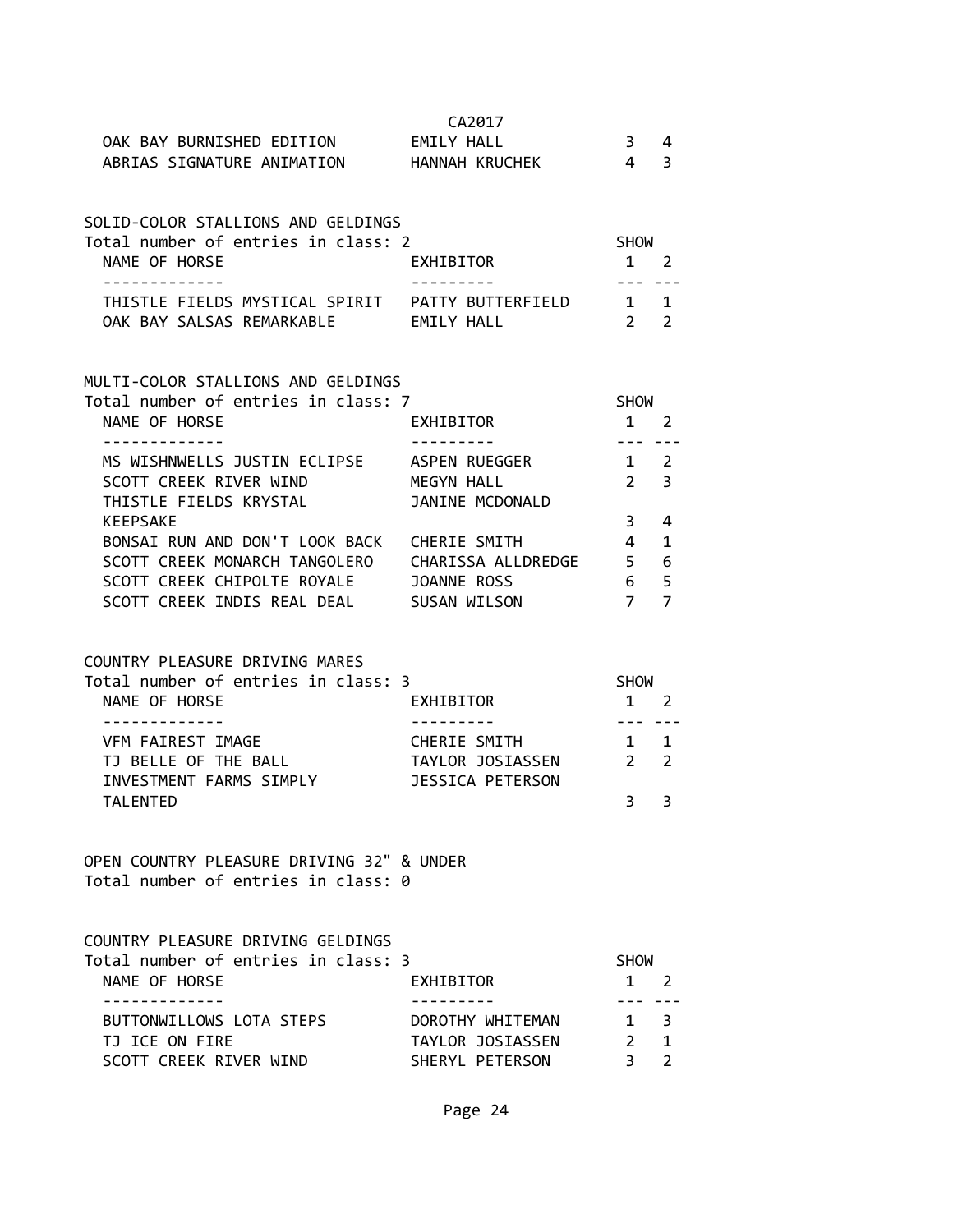| AMATEUR OWNED TRAINED EXHIBITED JUNIOR STALLION LEVEL 1                                                         |                                           |                               |                                     |
|-----------------------------------------------------------------------------------------------------------------|-------------------------------------------|-------------------------------|-------------------------------------|
| Total number of entries in class: 1<br>NAME OF HORSE                                                            | EXHIBITOR                                 | SHOW<br>1 2                   |                                     |
| -------------<br>THISTLE FIELDS KRYSTAL<br><b>KEEPSAKE</b>                                                      | ----------<br>JANINE MCDONALD             | $\mathbf{1}$                  | 1                                   |
| AMATEUR OWNED TRAINED EXHIBITED JUNIOR STALLION LEVEL 2<br>Total number of entries in class: 1<br>NAME OF HORSE | EXHIBITOR                                 | SHOW<br>1 2                   |                                     |
| . <u>.</u><br>SCOTT CREEK CHIPOLTE ROYALE JOANNE ROSS                                                           |                                           | $1 \quad 1$                   |                                     |
| AMATEUR JUNIOR STALLIONS LEVEL 1<br>Total number of entries in class: 1<br>NAME OF HORSE                        | EXHIBITOR                                 | SHOW<br>1 2                   |                                     |
| - - - - - - - - - - - - -<br>THISTLE FIELDS KRYSTAL <b>JANINE MCDONALD</b><br><b>KEEPSAKE</b>                   |                                           | --- ---<br>$\mathbf{1}$       | 1                                   |
| AMATEUR JUNIOR STALLIONS LEVEL 2<br>Total number of entries in class: 1<br>NAME OF HORSE                        | EXHIBITOR                                 | SHOW<br>1 2                   |                                     |
| SCOTT CREEK CHIPOLTE ROYALE JOANNE ROSS                                                                         |                                           | $1 \quad 1$                   |                                     |
| GRAND CHAMPION & RESERVE AMATEUR STALLION<br>NAME OF HORSE                                                      |                                           | <b>SHOW</b>                   | $1 \quad 2$                         |
| SCOTT CREEK INDI CHROME WHEELS<br>SCOTT CREEK CHIPOLTE ROYALE<br>THISTLE FIELDS KRYSTAL                         |                                           | G<br>R.                       | G                                   |
| <b>KEEPSAKE</b><br>CLASSIC PLEASURE DRIVING GELDINGS<br>Total number of entries in class: 5<br>NAME OF HORSE    | EXHIBITOR                                 | R<br><b>SHOW</b><br>1         | 2                                   |
| -----------<br>DAY HILL UNOS CIGARS RELOAD<br>BONSAI RUN AND DON'T LOOK BACK<br>RS EXPRESS DELIVERY             | TAMMY OSGOOD<br>CHERIE SMITH<br>MARY WOOD | $1 \quad$<br>$2^{\circ}$<br>3 | . <b>.</b><br>$\mathbf 1$<br>2<br>3 |
|                                                                                                                 | Page 25                                   |                               |                                     |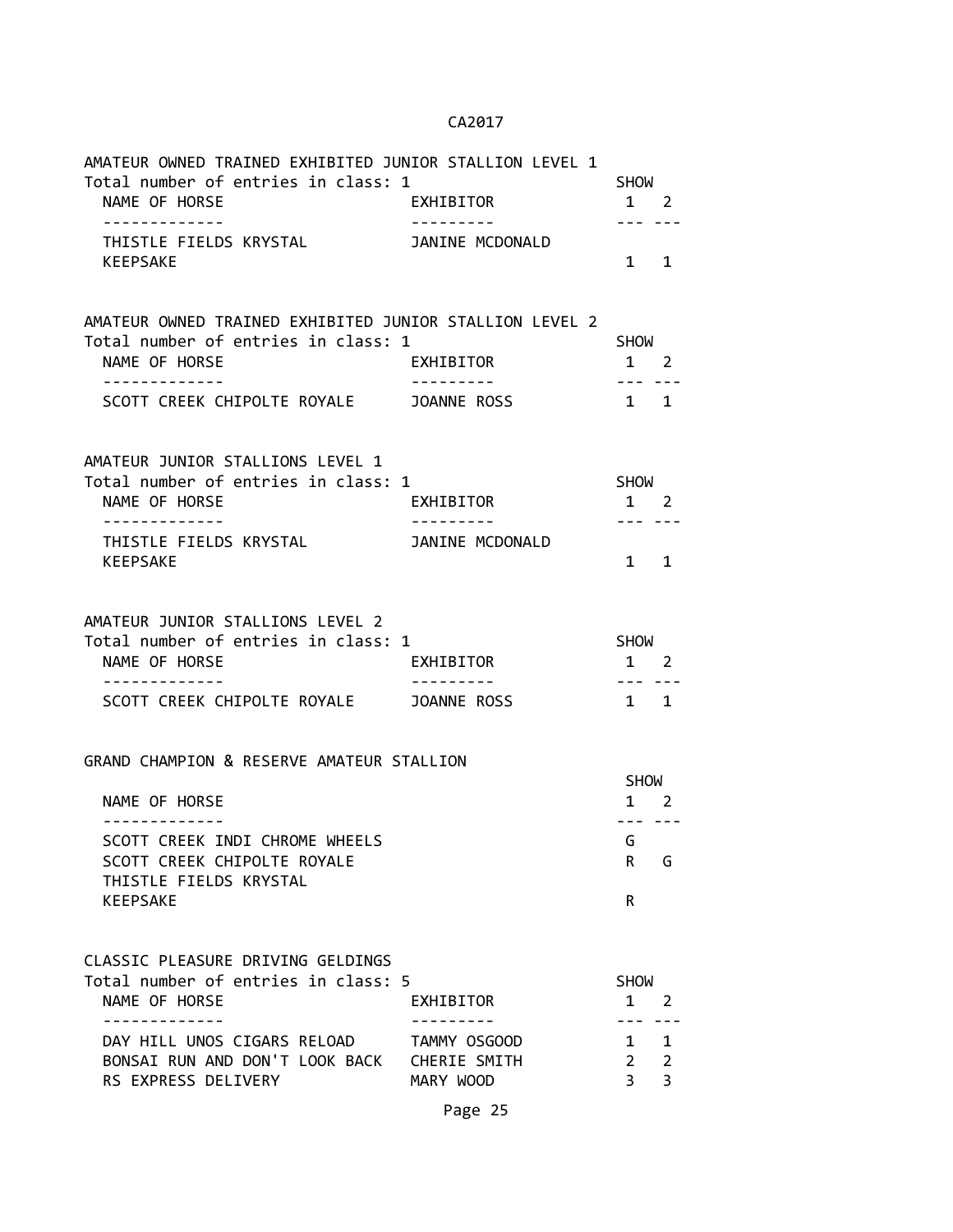| ROGUE VALLEY ULTIMATE VICTORY KATHY HOWARD                                                                                  | CA2017                         | $\overline{4}$                            | $\overline{4}$ |
|-----------------------------------------------------------------------------------------------------------------------------|--------------------------------|-------------------------------------------|----------------|
| OPEN CLASSIC PLEASURE DRIVING 32" & UNDER<br>Total number of entries in class: 2<br>NAME OF HORSE                           | EXHIBITOR                      | SHOW<br>1 2                               |                |
| -------------<br>TJ MAKE MINE SUGAR COATED TAYLOR JOSIASSEN<br>SCOTT CREEK INDI CHROME WHEELS KATHY HOWARD                  |                                | ----<br>$1 \quad 1$<br>$2 \quad 2$        |                |
| CLASSIC PLEASURE DRIVING MARES<br>Total number of entries in class: 3<br>NAME OF HORSE                                      | EXHIBITOR                      | SHOW<br>1 2                               |                |
| . <u>.</u> .<br>GALLERY ORIGINALS MISS<br>PERPHECTION<br>TJ MAKE MINE SUGAR COATED TAYLOR JOSIASSEN 2<br>LAZY RS SUPER STAR | CHERIE SMITH<br>BAMBI ROYLANCE | $1 \quad 1$<br>$\overline{\phantom{a}}$ 3 | 2<br>3         |
| NWMHC YEARLING STALLION HALTER FUTURITY<br>Total number of entries in class: 0                                              |                                |                                           |                |
| TWO YEAR OLD STALLIONS 29" & UNDER<br>Total number of entries in class: 0                                                   |                                |                                           |                |
| TWO YEAR OLD STALLIONS OVER 29" TO 31"<br>Total number of entries in class: 0                                               |                                |                                           |                |
| TWO YEAR OLD STALLIONS OVER 31" TO 33"<br>Total number of entries in class: 1<br>NAME OF HORSE                              | EXHIBITOR                      | SHOW<br>$1 \quad 2$                       |                |
| SCOTT CREEK CHIPOLTE ROYALE                                                                                                 | JOANNE ROSS                    | $1 \quad 1$                               |                |
| YEARLING STALLIONS 28" & UNDER<br>Total number of entries in class: 1<br>NAME OF HORSE                                      | EXHIBITOR                      | <b>SHOW</b><br>$1 \quad 2$                |                |
| . <u>_ _ _ _ _ _ _ _ _ _ _</u><br>THISTLE FIELDS KRYSTAL<br><b>KEEPSAKE</b>                                                 | JANINE MCDONALD                | 1                                         | 1              |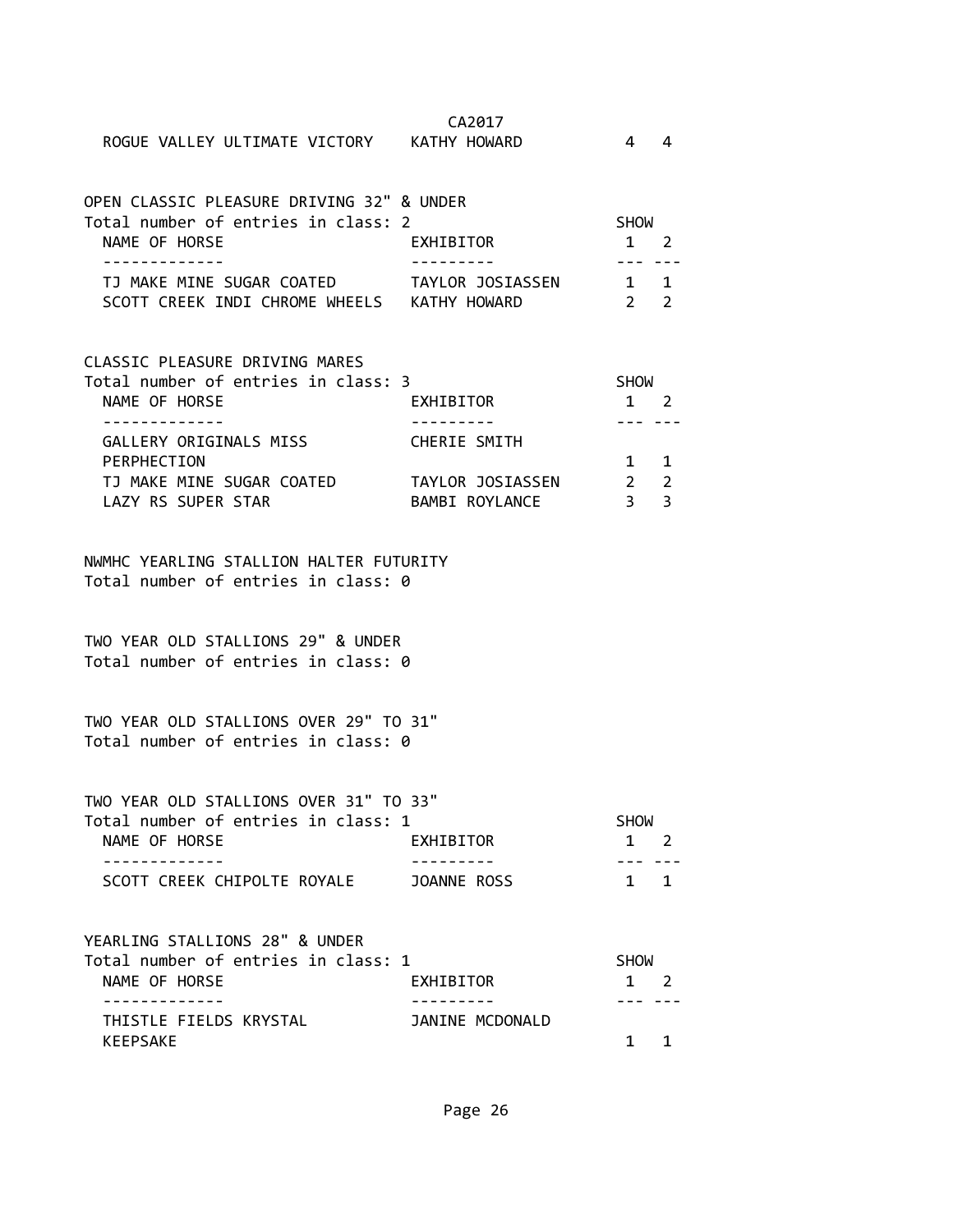YEARLING STALLIONS OVER 28" TO 30" Total number of entries in class: 0

YEARLING STALLIONS OVER 30" TO 32" Total number of entries in class: 0

WEANLING STALLIONS Total number of entries in class: 0

GRAND CHAMPION & RESERVE JUNIOR STALLION

|                             | <b>SHOW</b> |  |
|-----------------------------|-------------|--|
| NAME OF HORSE               | $1 \quad 2$ |  |
|                             |             |  |
| SCOTT CREEK CHIPOLTE ROYALE | G G         |  |
| THISTLE FIELDS KRYSTAL      |             |  |
| KEEPSAKE                    | R R         |  |

AOTE SINGLE PLEASURE DRIVING LEVEL 1 Total number of entries in class: 0

AOTE SINGLE PLEASURE DRIVING LEVEL 2 Total number of entries in class: 0

AMATEUR SINGLE PLEASURE DRIVING LEVEL 1 Total number of entries in class: 0

AMATEUR SINGLE PLEASURE DRIVING LEVEL 2 Total number of entries in class: 1 SHOW NAME OF HORSE **EXHIBITOR** 1 2 ------------- --------- --- --- MOUNTAIN MEADOWS BEY EXPLOSION SHERYL PETERSON 1 1

YOUTH OWNED TRAINED EXHIBITED SINGLE PLEASURE DRIVING Total number of entries in class: 0

| YOUTH SINGLE PLEASURE DRIVING 13 & OLDER |                  |             |  |
|------------------------------------------|------------------|-------------|--|
| Total number of entries in class: 1      |                  | SHOW        |  |
| NAME OF HORSE                            | <b>FXHTRTTOR</b> | $1 \quad 2$ |  |
|                                          |                  |             |  |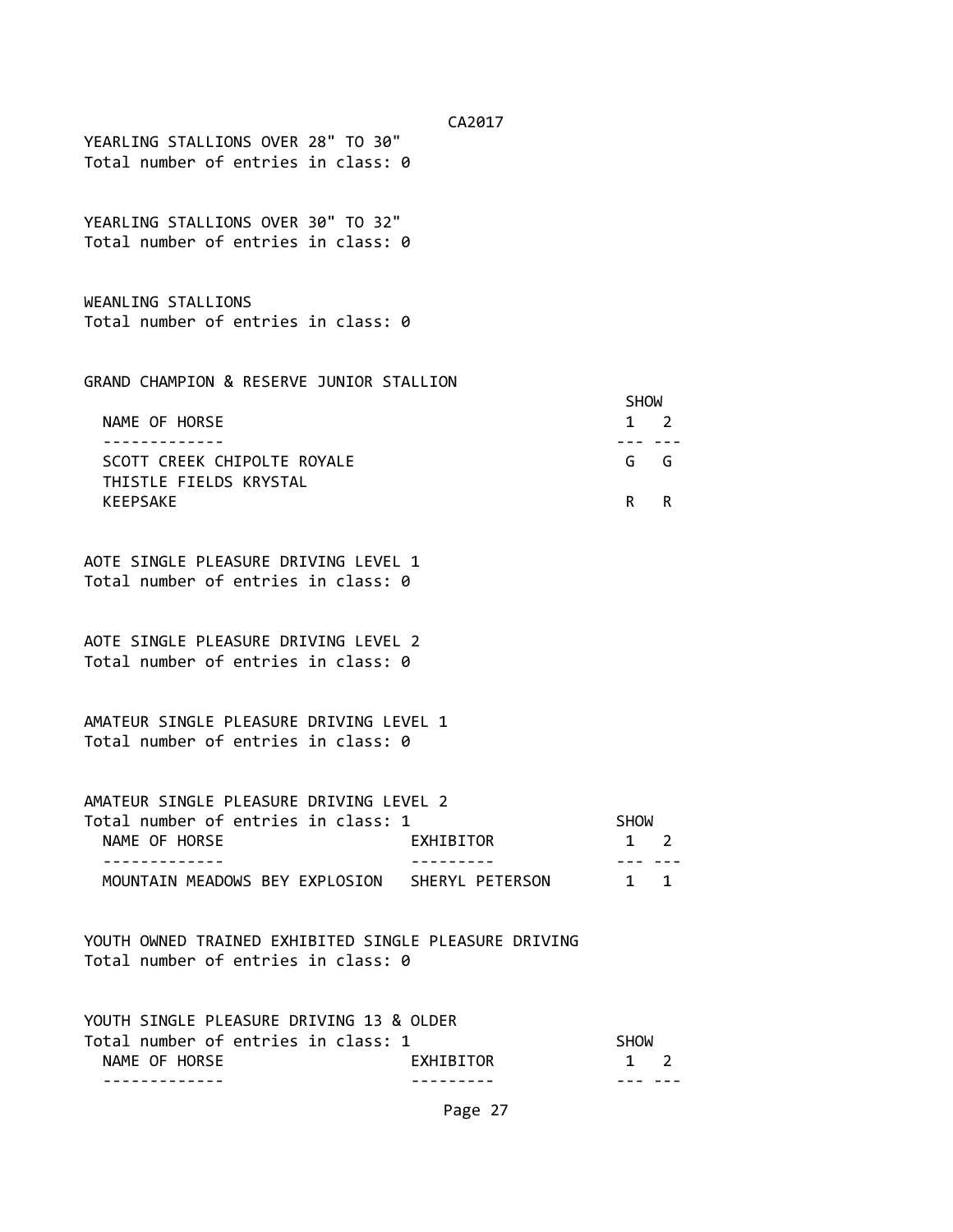YOUTH SINGLE PLEASURE DRIVING 12 & UNDER Total number of entries in class: 0

OVERALL AMATEUR HALTER CHAMPION Total number of entries in class: 0

#### SUPREME HALTER HORSE

|                             | <b>SHOW</b>  |
|-----------------------------|--------------|
| NAME OF HORSE               |              |
|                             |              |
| TJ ICE ON FIRE              | ς.<br>$\sim$ |
| INVESTMENT FARMS SIMPLY     |              |
| <b>TALENTED</b>             |              |
| SCOTT CREEK CHIPOLTE ROYALE |              |
| SUREFIRE BECAUSE IM FIFI    |              |

### GRAND CHAMPION & RESERVE ROADSTER

|                           | <b>SHOW</b> |             |
|---------------------------|-------------|-------------|
| NAME OF HORSE             |             | $1 \quad 2$ |
|                           |             |             |
| VFM FAIREST IMAGE         |             | G R         |
| TJ BELLE OF THE BALL      |             | R G         |
| OAK BAY BURNISHED EDITION |             |             |

#### GRAND CHAMPION & RESERVE CLASSIC PLEASURE DRIVING

|                             | <b>SHOW</b> |  |
|-----------------------------|-------------|--|
| NAME OF HORSE               | $1 \quad 2$ |  |
|                             |             |  |
| DAY HILL UNOS CIGARS RELOAD | G<br>- G    |  |
| ABRIAS SIGNATURE ANIMATION  | R           |  |
| SRE LEGACY                  |             |  |

#### GRAND CHAMPION & RESERVE SINGLE PLEASURE DRIVING

|                       | <b>SHOW</b> |             |  |
|-----------------------|-------------|-------------|--|
| NAME OF HORSE         |             | $1 \quad 2$ |  |
|                       |             |             |  |
| LM IDOLS MIGHTY TITAN |             | G G         |  |

## GRAND CHAMPION & RESERVE COUNTRY PLEASURE DRIVING

**SHOW SHOW**